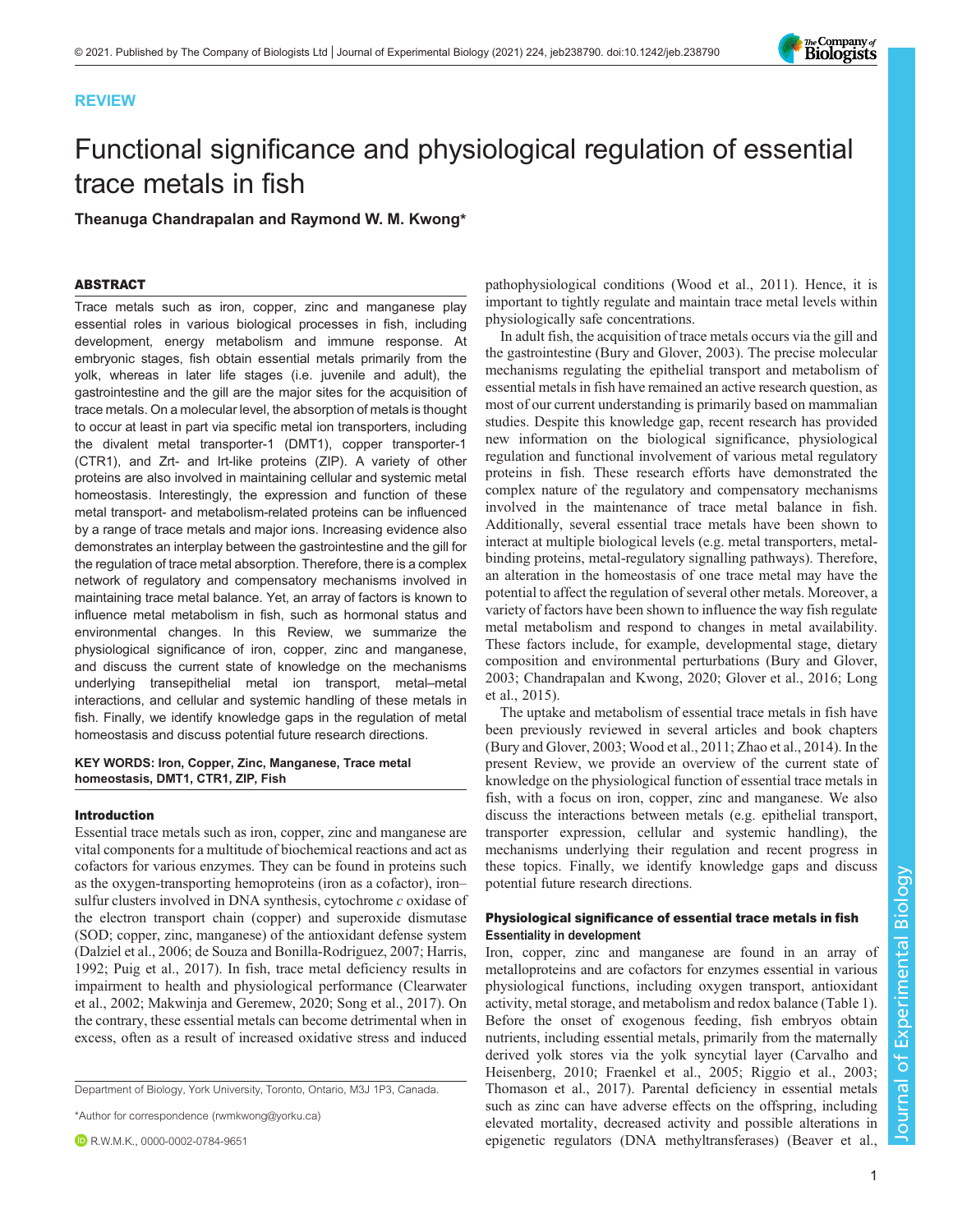| <b>List of symbols and abbreviations</b> |                                                           |  |  |
|------------------------------------------|-----------------------------------------------------------|--|--|
| <b>ASIC</b>                              | acid-sensing ion channel                                  |  |  |
| ATOX1                                    | antioxidant 1 copper chaperone                            |  |  |
| <b>CCS</b>                               | copper chaperone for superoxide dismutase                 |  |  |
| COX <sub>17</sub>                        | cytochrome c oxidase copper chaperone                     |  |  |
| <b>CRISPR</b>                            | clustered regularly interspaced short palindromic repeats |  |  |
| CTR <sub>1</sub>                         | copper transporter-1                                      |  |  |
| Dcytb                                    | duodenal cytochrome b                                     |  |  |
| <b>DHA</b>                               | docosahexaenoic acid                                      |  |  |
| DMT <sub>1</sub>                         | divalent metal transporter-1                              |  |  |
| <b>ECaC</b>                              | epithelial calcium channel                                |  |  |
| <b>ENaC</b>                              | epithelial sodium channel                                 |  |  |
| <b>EPA</b>                               | eicosapentaenoic acid                                     |  |  |
| <b>GIT</b>                               | gastrointestinal tract                                    |  |  |
| <b>HIF</b>                               | hypoxia-inducible factor                                  |  |  |
| <b>IRE</b>                               | iron-responsive element                                   |  |  |
| <b>IRP</b>                               | iron-regulatory protein                                   |  |  |
| LEAP-1                                   | liver-expressed antimicrobial peptide                     |  |  |
| <b>MT</b>                                | metallothionein                                           |  |  |
| MTF1                                     | metal-responsive transcription factor-1                   |  |  |
| <b>ROS</b>                               | reactive oxygen species                                   |  |  |
| SOD                                      | superoxide dismutase                                      |  |  |
| $T_3$                                    | triiodothyronine                                          |  |  |
| $U_{\rm crit}$                           | critical swimming speed                                   |  |  |
| $V_{O_2, max}$                           | maximum rate of oxygen consumption                        |  |  |
| <b>ZIP</b>                               | Zrt- and Irt-like protein                                 |  |  |
| ZnT                                      | zinc transporter                                          |  |  |

[2017](#page-7-0)). In vertebrates, iron is known to be essential for the development of the brain, including neurocognitive development and neurotransmitter metabolism ([McCann et al., 2020](#page-9-0); [Wang et al.,](#page-11-0) [2019](#page-11-0)). In zebrafish (Danio rerio) embryos, both high levels of iron and copper are deposited in the yolk syncytial layer [\(Bourassa et al.,](#page-7-0) [2014](#page-7-0)). High levels of iron are also present in the brain and tail of developing zebrafish ([Bourassa et al., 2014\)](#page-7-0). The head also appeared to be the major region of iron deposition in larval zebrafish exposed to iron, leading to a disruption in neurobehavioral performance ([Hassan and Kwong, 2020\)](#page-9-0). Similarly, dysregulation of manganese balance in the brain is found to adversely affect neurosensory function in larval zebrafish [\(Bakthavatsalam et al.,](#page-7-0) [2014](#page-7-0); [Xia et al., 2017\)](#page-11-0). These results suggest that the maintenance of trace metal balance in the brain is of critical importance during periods of neurodevelopment. Likewise, a few previous studies have shown that zinc is involved in embryogenesis in fish. For example, morpholino-mediated gene knockdown of the zinc transporter ZIP7 resulted in morphological defects and reduced zinc concentrations in the brain, eyes and gills of larval zebrafish [\(Yan et al., 2012](#page-11-0)). Additionally, zinc was found to be highly deposited in the hatching gland cells of larval zebrafish, and knockdown of ZIP10 resulted in an impairment in the development of the hatching gland, leading to failure in hatching [\(Muraina et al.,](#page-10-0) [2020](#page-10-0)). These results indicate the essential role of zinc and specific zinc transporters in the early development of fish.

Recent studies have shown that iron is involved in bone formation signalling pathways and that feeding with an iron-enriched diet can increase the standard body length of developing zebrafish ([Bo et al.,](#page-7-0) [2016](#page-7-0); [Chandrapalan and Kwong, 2020](#page-8-0)). Similarly, copper is found to be essential for notochord development in zebrafish, primarily owing to its role in the enzyme lysyl oxidase, which promotes elastin–collagen crosslinking in the notochord ([Gansner et al., 2007](#page-8-0); [Mendelsohn et al., 2006](#page-9-0)). Copper is also important in the formation of pigmentation in zebrafish through its involvement in the

copper-dependent melanogenic enzyme tyrosinase [\(Ishizaki et al.,](#page-9-0) [2010\)](#page-9-0). Additionally, supplementation of diets with manganese and zinc has been shown to improve survival, bone mineralization and skeletal formation in the post-larvae of Senegalese sole (Solea senegalensis) ([Viegas et al., 2021\)](#page-11-0). In another study with post-smolt Atlantic salmon (Salmo salar), however, a change in dietary manganese level  $(5-65 \text{ mg kg}^{-1})$  was found to have no effect on specific growth rate over an 8-week experimental period ([Antony](#page-7-0) [Jesu Prabhu et al., 2019](#page-7-0)). In addition to possible species-specific differences in dietary metal requirements, differences in the developmental stages and dietary composition used across studies may also account for some of these mixed results.

Current understanding of the nutritional requirement for most essential metals is limited to a few fishes, particularly commercially important taxa such as carps, yellow catfish, groupers and salmonids [\(Chanda et al., 2015; Davis and Gatlin,](#page-8-0) [1996;](#page-8-0) [Watanabe et al., 1997](#page-11-0)). For example, a range of 30–170 mg iron, 15–40 mg zinc, 2–20 mg manganese and 1–5 mg copper ( per kg of diet) is proposed to be the minimal requirement for the maintenance of fish health in aquaculture practice ([Watanabe](#page-11-0) [et al., 1997\)](#page-11-0). However, it should be noted that most of these studies were conducted with metal salts added in formulated diets, whereas biologically incorporated metals such as those found in prey and natural fish feeds are generally more bioavailable [\(Deforest and Meyer, 2015;](#page-8-0) [Mebane et al., 2020](#page-9-0)). Therefore, the actual nutritional requirements for dietary metals in feral fish are likely to be lower than those estimated using formulated diets. Assessing the dietary requirements of metals with natural live diets would be invaluable to better understand how fish regulate metal absorption and balance during periods of metal deficiency or overload.

## Energy metabolism

In vertebrates, iron is essential in the synthesis of oxygen transport proteins (e.g. hemoglobin and myoglobin) and enzymes involved in electron transfer and oxidation–reduction [\(Ganz, 2013\)](#page-8-0). Manganese and copper are also known to be involved in glucose metabolism and mitochondrial functioning ([Baker et al., 2017;](#page-7-0) [Li and Yang,](#page-9-0) [2018\)](#page-9-0). Therefore, these metals play an essential role in energy metabolism. A few studies have demonstrated that iron and copper status are also linked to the energetic parameters of fish. For example, lower critical swim speeds  $(U_{\text{crit}})$  and reduced maximal oxygen uptake  $(\dot{V}_{\text{O}_2,\text{max}})$  values were observed in rainbow trout (Oncorhynchus mykiss) experiencing anemia (i.e. through blood removal) [\(Gallaugher et al., 1995\)](#page-8-0). In yellow catfish (Pelteobagrus fulvidraco), changes in dietary copper levels were found to alter lipogenic enzyme activities and lipid metabolism [\(Chen et al.,](#page-8-0) [2015\)](#page-8-0). Additionally, dietary supplementation of iron or copper was found to improve hematological parameters in Siberian sturgeon (Acipenser baerii) and stinging catfish (Heteropneustes fossilis), including increases in hemoglobin content, erythrocyte count and hematocrit value ([Moazenzadeh et al., 2020;](#page-10-0) [Zafar and Khan, 2020\)](#page-11-0). These enhancements are thought to increase oxygen transport capabilities in fish.

## Immune function

Hepcidin ( previously termed as liver-expressed antimicrobial peptide; LEAP-1) is a peptide hormone that regulates intestinal iron uptake and is associated with innate immune signalling [\(Drakesmith and Prentice, 2012\)](#page-8-0). The first study that demonstrated the potential role of hepcidin in the immune response of fish was conducted in white bass (Morone chrysops), which showed that an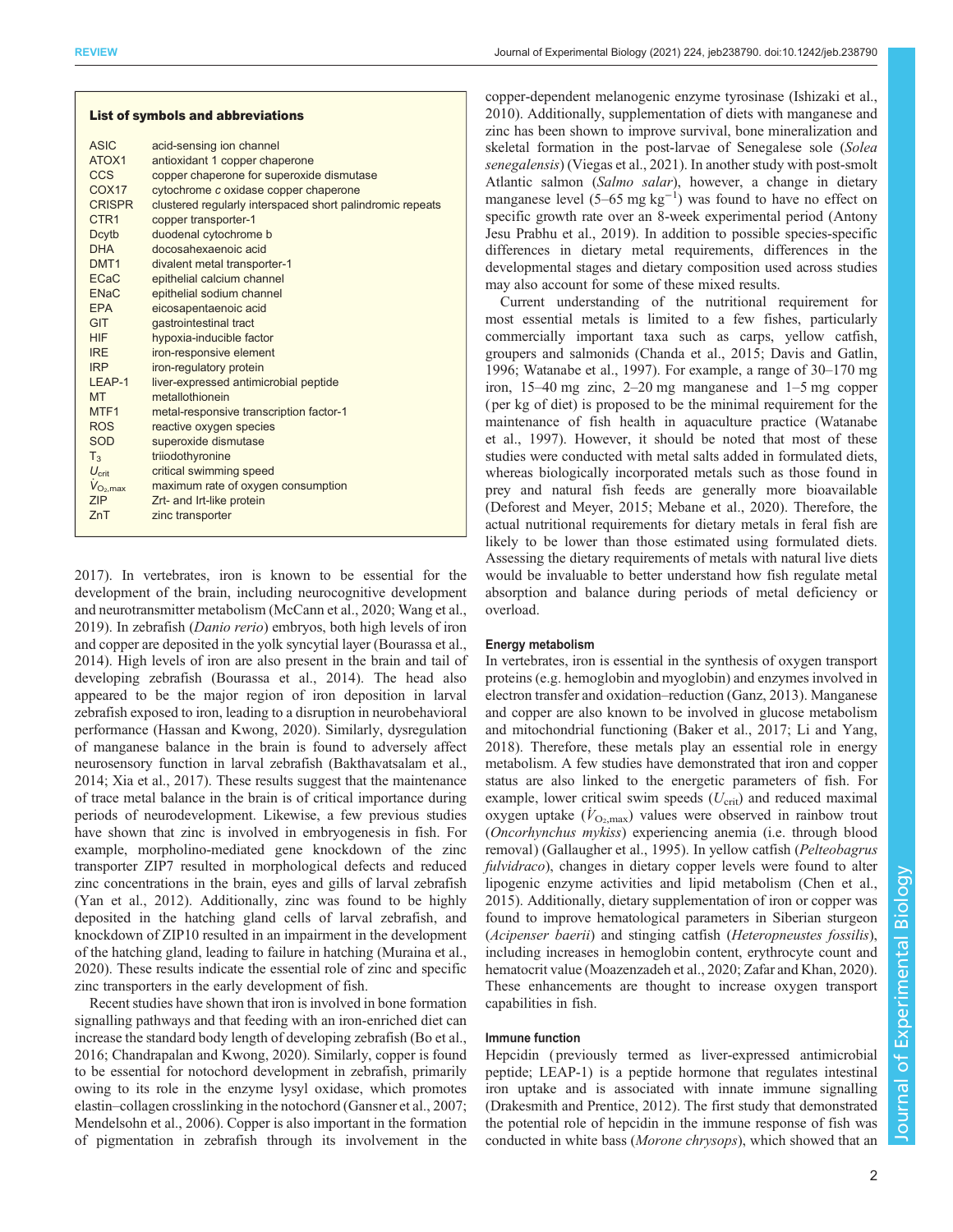| Protein/enzyme                       | Function                                                          | Metal/co-factor |
|--------------------------------------|-------------------------------------------------------------------|-----------------|
| Oxygen transport                     |                                                                   |                 |
| Hemoglobin                           | Oxygen binding protein found in red blood cells                   | Fe              |
| Myoglobin                            | Oxygen binding protein found primarily in muscles                 | Fe              |
| Antioxidant activity                 |                                                                   |                 |
| Catalase                             | Catalyzes the decomposition of hydrogen peroxide                  | Fe, Cu, Mn, Zn  |
| Peroxidase                           | Catalyzes the decomposition of peroxides                          | Fe              |
| Superoxide dismutase                 | Catalyzes the dismutation of superoxide radicals                  | Cu, Mn, Zn      |
| Metal storage and metabolism         |                                                                   |                 |
| Ferritin                             | Intracellular iron storage                                        | Fe              |
| Transferrin                          | Iron transport in the blood                                       | Fe              |
| Metallothionein                      | Zinc transport, storage and detoxification                        | Cu, Zn          |
| Ceruloplasmin                        | Copper transport to tissues                                       | Cu              |
| Hephaestin                           | Ferroxidase for the conversion of $Fe^{2+}$ to $Fe^{3+}$          | Cu              |
| Ferric reductase                     | Reduces $Fe^{3+}$ to $Fe^{2+}$                                    | Cu              |
| Other metabolic and redox activities |                                                                   |                 |
| Cytochromes and NADH dehydrogenase   | Involved in the electron transport chain and cellular respiration | Fe, Cu          |
| Glutamine synthetase                 | Catalyzes glutamine synthesis from glutamate                      | Mn              |
| Pyruvate carboxylase                 | Catalyzes the carboxylation of pyruvate                           | Mn              |
| Lipase                               | Breaks down fats                                                  | Mn              |
| Tyrosinase                           | Catalyzes the production of pigments                              | Cu              |

<span id="page-2-0"></span>

|  |  |  |  |  | Table 1. An overview of the function of metalloproteins and their associated metal co-factors |  |  |
|--|--|--|--|--|-----------------------------------------------------------------------------------------------|--|--|
|--|--|--|--|--|-----------------------------------------------------------------------------------------------|--|--|

NADH, nicotinamide adenine dinucleotide.

infection with a pathogen in this fish species resulted in a 4500-fold induction of hepcidin mRNA expression ([Shike et al., 2002](#page-10-0)). Since this pioneering study, increasing evidence has indicated a close association between hepcidin and iron status in immune function across many fish species [\(Cuesta et al., 2008;](#page-8-0) [Shi and Camus, 2006](#page-10-0); [Tarifeño-Saldivia et al., 2018](#page-10-0)). Nevertheless, how hepcidin orchestrates its dual functional roles in iron regulation and immune response in fish has remained unclear. In zebrafish, it was found that intraperitoneal injection of bacterial DNA can stimulate hepatic hepcidin expression and reduce serum iron levels [\(Jiang et al., 2017](#page-9-0)). The shift from circulating iron to intracellular storage was suggested to reduce the availability of iron to invading microorganisms, thereby enhancing antibacterial immunity [\(Drakesmith and Prentice, 2012\)](#page-8-0). Several studies have also shown that the immune response of fish can be influenced by dietary metals. For example, iron deficiency has been shown to impair the immune function of grass carp (Ctenopharyngodon idella) by reducing the content of immunoglobulin and the transcript abundance of various anti-inflammatory cytokines ([Guo et al.,](#page-9-0) [2018a](#page-9-0)). Juvenile Siberian sturgeon fed on a copper-enriched diet also exhibit an increase and a decrease in the levels of neutrophil and lymphocyte, respectively ([Moazenzadeh et al.,](#page-10-0) [2020](#page-10-0)). In mammals, zinc is involved in various aspects of the immune function, including activation of immune cell signalling and stimulation of the development of immune cells ([Prasad, 2008](#page-10-0); [Wessels et al., 2017\)](#page-11-0). A few previous studies have also shown that zinc promotes immune functioning in fish. For example, feeding of iridescent shark (Pangasianodon hypophthalmus) with a zincenriched diet has been found to enhance the immune-hematological status and improve their survival rate after pathogen infection [\(Kumar et al., 2017](#page-9-0)). Likewise, grass carp (Ctenopharyngodon idella) fed on a zinc-deficient diet have been shown to exhibit an impairement in enteristis resistance ([Song et al., 2017](#page-10-0)). The role of manganese in immune response in fish is less understood, but exposure to high levels of waterborne manganese has been shown to alter the number of immune cells and the level of antimicrobial enzymes ([Aliko et al., 2018](#page-7-0); [Do et al., 2019](#page-8-0); [Zafar and Khan, 2019\)](#page-11-0).

Increasing evidence has also suggested that the iron-binding proteins ferritin and transferrin are responsive to bacterial infection in fish. For example, in rock cod (Eleginops maclovinus), bacterial infection increases the mRNA abundance of the ferritin-H subunit [\(Martínez et al., 2017\)](#page-9-0). In Japanese flounder (Paralichthys olivaceus) and rock bream (Oplegnathus fasciatus), bacterial infection increases the mRNA expression of the ferritin-M subunit ([Elvitigala et al., 2013;](#page-8-0) [Wang and Sun, 2015\)](#page-11-0). Additionally, both ferritin and transferrin expression are modulated in sea bass (Dicentrarchus labrax) during bacterial infection, with the levels of ferritin increased in both the liver and the brain ([Neves et al., 2009](#page-10-0)). An increase in transferrin expression was also observed in common carp (Cyprinus carpio) during blood parasite infection (Kamiń [ska-Gibas et al., 2020\)](#page-9-0). The induction of iron-binding proteins during infection is proposed to be an acute inflammatory response to sequester iron and thereby reduce its availability for microbial or pathogen proliferation in the host ([Ong](#page-10-0) [et al., 2006\)](#page-10-0). Alternatively, when excess iron is accumulated in macrophages, it can result in the production of free radicals via the Fenton reaction and subsequently aid in the elimination of the intruding pathogen [\(Tarifeño-Saldivia et al., 2018\)](#page-10-0).

# Homeostatic regulation of essential trace metals Regulation of transepithelial metal uptake

During early developmental stages, before the gills and the gastrointestinal tract (GIT) are fully developed, the uptake of essential trace metals from the environment can occur through the skin. Several studies have shown that larval fish can acquire and accumulate essential metals from the water [\(Guo et al., 2016](#page-9-0); [Hassan and Kwong, 2020;](#page-9-0) [Puar et al., 2020\)](#page-10-0). However, the precise pathways for their uptake remain unclear. A few previous studies with the zebrafish model have shown that several specific metal transporters, including those mediating the uptake of iron or zinc, do not appear to be expressed in the skin during early development [\(Donovan et al., 2002;](#page-8-0) [Haller et al., 2018;](#page-9-0) [Puar et al., 2020\)](#page-10-0). Nevertheless, the epithelial calcium  $(Ca^{2+})$  channel (ECaC), which is expressed in the skin of larval fish ([Kwong et al., 2014; Lin and](#page-9-0) [Hwang, 2016](#page-9-0); [Pan et al., 2005\)](#page-10-0), can transport not only calcium but also iron and zinc ([Qiu and Hogstrand, 2004](#page-10-0)). In contrast, the uptake of copper has been found to be sodium sensitive and is proposed to occur via sodium transporting channels ([Grosell and Wood, 2002](#page-9-0);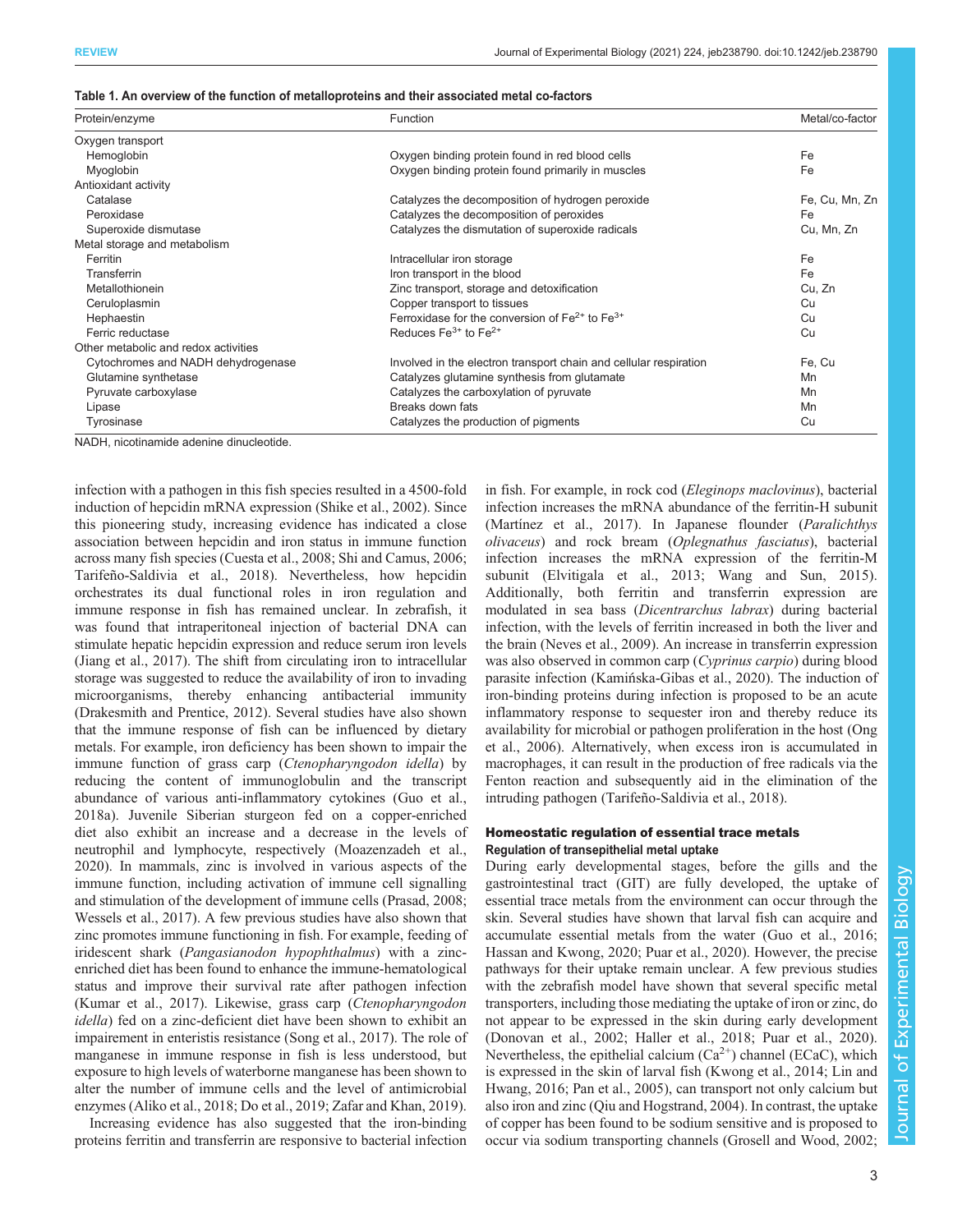[Handy et al., 2002\)](#page-9-0). Although the epithelial sodium channels (ENaCs) were considered a potential candidate in previous studies, current genomic data suggest that ENaCs are lost in the actinopterygian lineage and thus absent in teleost fish ([Wichmann](#page-11-0) [and Althaus, 2020](#page-11-0)). Instead, it has been proposed that acid-sensing ion channels (ASICs), which have been documented in other vertebrates for copper transport, are responsible for the sodiumdependent copper transport in fish. Indeed, ASICs are expressed in several fish species including rainbow trout and zebrafish [\(Dymowska et al., 2015;](#page-8-0) [Zimmer et al., 2018](#page-11-0)); however, whether ASICs can in fact transport copper awaits investigation. Overall, it seems possible that the waterborne uptake of trace metals during the early developmental stages is mediated by ion transporters (i.e. via ionocytes) expressed in the skin. Interestingly, the skin is also suggested to be an important site for the absorption of iron in adult Pacific hagfish (Eptatretus stoutii) ([Glover et al., 2016](#page-8-0)), although the molecular pathways that mediate iron uptake in this species are yet to be determined.

In juvenile and adult fish, the acquisition of essential trace metals occurs via the gill and the GIT. Despite the capability of the gill to absorb trace metals from water, the diet is thought to be the major source of essential metals in fish [\(Bury and Glover, 2003](#page-8-0); [Watanabe](#page-11-0) [et al., 1997\)](#page-11-0). This is because in clean environments, the concentration of essential metals is generally quite low and at circumneutral pH, some of these metals such as iron may precipitate and form insoluble metal oxides and hydroxides. A previous study with the marine teleost *Psetta maxima* and elasmobranch Scyliorhinus canicular has shown that over 60% of the uptake of essential metals, including manganese, cobalt and zinc, occurs via the dietary route [\(Mathews and Fisher, 2009\)](#page-9-0). In the GIT, the predominant region for the absorption of essential metals varies for different metals and among species. For example, iron absorption occurs primarily in the posterior region of the GIT in marine flounder (Platichthys flesus) ([Bury et al., 2001\)](#page-8-0) as opposed to the anterior region in freshwater rainbow trout [\(Kwong and Niyogi,](#page-9-0) [2009](#page-9-0)). Interestingly, the stomach is the major region for the absorption of copper in rainbow trout [\(Nadella et al., 2011\)](#page-10-0). The mechanisms for the absorption of copper also appear to be different between the stomach and intestine, with the latter partially mediated by sodium- or iron-sensitive pathways ([Nadella et al., 2007, 2011\)](#page-10-0). In African walking catfish (Clarias gariepinus), copper uptake occurs predominantly in the distal intestine and is dependent on a chloride gradient ([Handy et al., 2000\)](#page-9-0). Furthermore, the levels of dietary trace metals and major ions (e.g. sodium, calcium, magnesium and potassium) have been shown to influence the acquisition of metals from water. For example, waterborne iron uptake was found to increase in zebrafish fed on an iron-deficient diet ([Cooper et al., 2006a\)](#page-8-0). Marine medaka (Oryzias melastigma) fed on a low-iron diet also exhibited an increase in waterborne iron uptake [\(Wang and Wang, 2016](#page-11-0)). Interestingly, in rainbow trout, it has been shown that increasing the levels of dietary sodium reduced copper acquisition via the gills ([Pyle et al., 2003](#page-10-0)). Similarly, elevated dietary calcium levels have been found to reduce the branchial absorption of zinc in rainbow trout [\(Niyogi and Wood,](#page-10-0) [2006](#page-10-0)). These findings suggest that the levels of trace metals and major ions in the diet can modulate trace metal uptake at the gill. How fish coordinate metal uptake between the gill and the GIT requires further investigation.

## Molecular machinery and metal-metal interactions

Iron in the diet primarily exists in the ferric form  $(Fe<sup>3+</sup>)$  and is first converted to the ferrous form  $(Fe^{2+})$  by ferric reductase (also called duodenal cytochrome b; Dcytb) before its absorption from the intestine via the divalent metal transporter-1 (DMT1). According to the NCBI database, the gene encoding for ferric reductase has been identified in various fish species, such as rainbow trout, medaka, Indian glassy fish (Parambassis ranga) and zebrafish. Additionally, the activity of ferric reductase has been detected in rainbow trout and the air-breathing fish Anabas testudineus ([Carriquiriborde et al.,](#page-8-0) [2003;](#page-8-0) [Rejitha and Peter, 2013\)](#page-10-0). In mammals, ferric reductase is also proposed to mediate the reduction of cupric ion  $(Cu^{2+})$  to cuprous ion  $(Cu^+)$  before its absorption by the copper transporter CTR1 [\(Wyman et al., 2008\)](#page-11-0). In fish, DMT1 is thought to be the major transporter for the acquisition of iron from the diet and water ([Bury,](#page-8-0) [2003\)](#page-8-0). Notably, zebrafish mutants that produced truncated  $dmt1$ mRNA developed hypochromic and microcytic anemia [\(Donovan](#page-8-0) [et al., 2002\)](#page-8-0), suggesting its essential role in maintaining iron homeostasis. The gene encoding for DMT1 has been detected in early life stages and various tissues in adults [\(Chandrapalan and](#page-8-0) [Kwong, 2020; Craig et al., 2008; Donovan et al., 2002](#page-8-0); [Hassan and](#page-9-0) [Kwong, 2020](#page-9-0); [Wang and Wang, 2016\)](#page-11-0). Interestingly, both an increase and a decrease in *dmt1* expression levels following iron exposure have been reported ([Chandrapalan and Kwong, 2020](#page-8-0); [Cooper et al., 2006a](#page-8-0); [Craig et al., 2008;](#page-8-0) [Hassan and Kwong, 2020](#page-9-0); [Kwong et al., 2013;](#page-9-0) [Wang and Wang, 2016](#page-11-0)). The changes in  $dmt1$ expression could be indirect effects induced by iron because the iron transport pathways are also involved in the absorption and homeostatic regulation of several other essential metals (e.g. compensation for other metals; discussed below).

In mammals, DMT1 is capable of transporting not only iron but also other divalent metals such as manganese and copper [\(Arredondo et al., 2003;](#page-7-0) [Garrick et al., 2003](#page-8-0)). However, a few recent studies have argued that DMT1 is not physiologically important in the intestinal absorption of copper or manganese ([Illing](#page-9-0) [et al., 2012](#page-9-0); [Shawki et al., 2015\)](#page-10-0). In fish, direct evidence that shows the substrate selectivity of piscine DMT1 is limited to iron and the nonessential metal cadmium [\(Cooper et al., 2007](#page-8-0)). Nevertheless, many studies have demonstrated the interactions between iron and other essential metals, such as copper, manganese and zinc [\(Chandrapalan and Kwong, 2020](#page-8-0); [Craig et al., 2008;](#page-8-0) [Hassan and](#page-9-0) [Kwong, 2020](#page-9-0); [Kwong and Niyogi, 2009](#page-9-0); [Nadella et al., 2007\)](#page-10-0). These interactions were observed either at the uptake surfaces or in regulating internal metal balance. In mammals, copper and zinc were also found to affect DMT1 expression [\(Iyengar et al., 2009](#page-9-0); [Tennant et al., 2002;](#page-10-0) [Yamaji et al., 2001](#page-11-0)), whereas calcium appeared to be a non-competitive inhibitor for iron absorption in the enterocytes ([Shawki and Mackenzie, 2010](#page-10-0); [Thompson et al.,](#page-11-0) [2010\)](#page-11-0). In addition to DMT1, the apical uptake of manganese and copper can also be mediated by other transporters, such as the zinc transporters ZIP14 and CTR1 ([Mackenzie et al., 2004;](#page-9-0) [Tuschl et al.,](#page-11-0) [2016; Zhao et al., 2014](#page-11-0)). In the stomach of rainbow trout, CTR1 is proposed to be the major transporter responsible for the absorption of copper ([Nadella et al., 2011](#page-10-0)).

The basolateral extrusion of iron and copper from absorptive cells is known to be mediated by ferroportin and copper transporting ATPases (e.g. ATP7a), respectively [\(Donovan et al.,](#page-8-0) [2000;](#page-8-0) [Mendelsohn et al., 2006\)](#page-9-0). Ferroportin is also thought to mediate the extrusion of manganese [\(Madejczyk and Ballatori,](#page-9-0) [2017;](#page-9-0) [Seo and Wessling-Resnick, 2015](#page-10-0)). In a human colorectal adenocarcinoma cell line, Caco-2, copper has been shown to induce the expression of ferroportin ([Tennant et al., 2002](#page-10-0)). These findings indicate that in addition to the apical surfaces (e.g. via DMT1), metal–metal interactions may also occur at the basolateral membrane, via either competition for export or modulation in the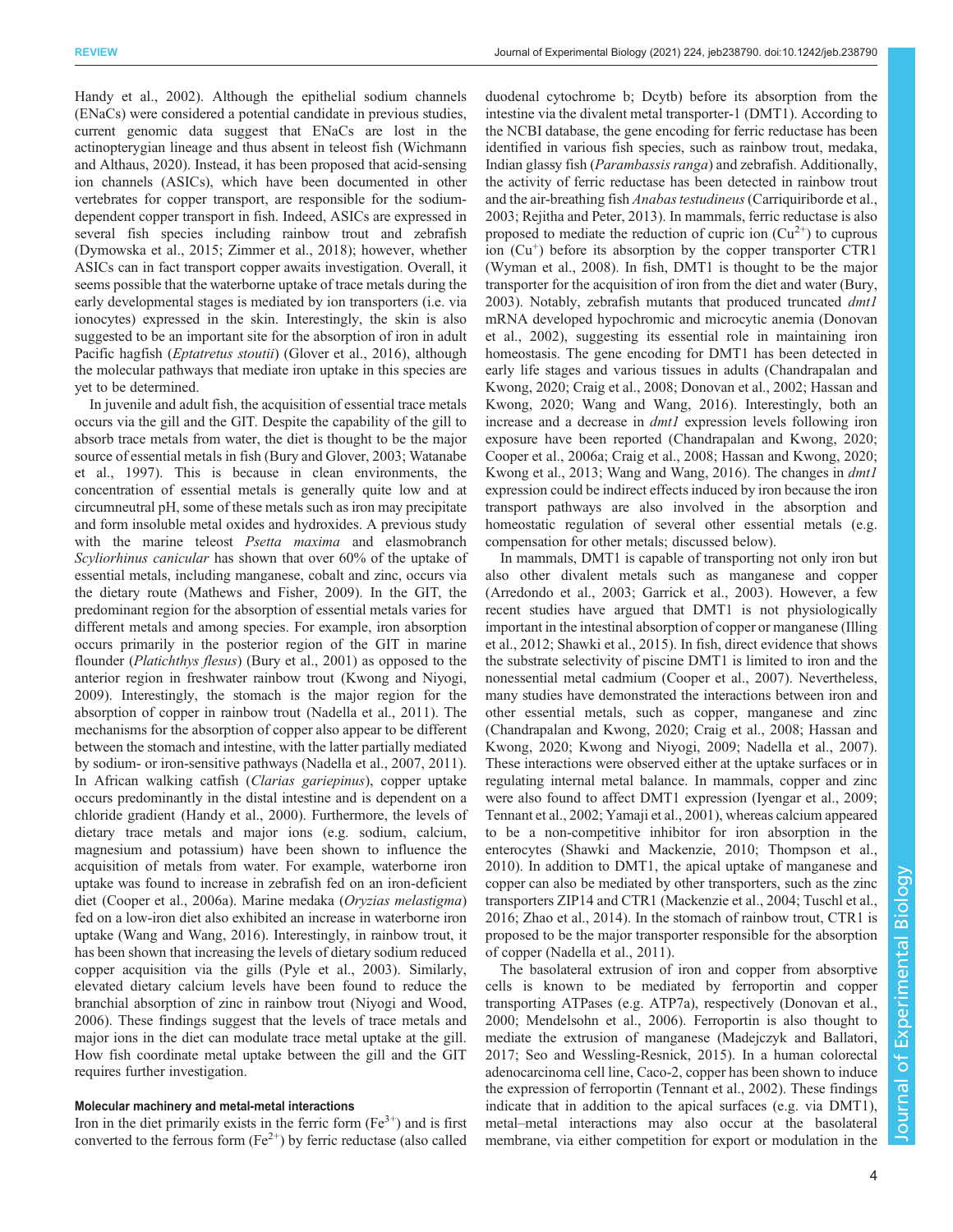expression of metal export proteins. Advances in gene editing also provide a useful tool to reveal the functional significance of metal transporters and related proteins (Table 2). A recent study with zebrafish larvae has demonstrated that CRISPR/Cas9-mediated knockout of the zinc transporter ZnT10, a putative manganese exporter, results in manganese overload and hypermanganesaemiarelated phenotypes, which can be partially rescued by iron treatment [\(Xia et al., 2017](#page-11-0)). This finding suggests that the interaction between iron and manganese is likely to be competitive in nature. Moreover, feeding with different levels of dietary iron can modulate the wholebody content of zinc and mRNA expression levels of the zinc transporters ZIP8 and ZIP14 in developing zebrafish ([Chandrapalan](#page-8-0) [and Kwong, 2020\)](#page-8-0). Interestingly, zebrafish experiencing a knockout of ZIP14, which is a major transporter for zinc, but also capable of transporting manganese and iron, were found to increase manganese accumulation without affecting zinc and iron balance in their body [\(Tuschl et al., 2016](#page-11-0)). This result suggests that ZIP14 is important in manganese clearance in the kidney and that there are additional transport pathways to regulate and maintain the homeostasis of zinc and iron. To conclude, trace metal interactions may occur during the uptake process, potentially via direct metal–metal competition for absorption and/or modulation in the expression of metal transport proteins ([Fig. 1](#page-5-0)).

#### Cellular and systemic handling of essential trace metals

In vertebrates, including fish, ferritin and transferrin regulate intracellular iron storage and iron delivery to various tissues, respectively [\(Bury et al., 2011](#page-8-0)). Their levels and binding capacities are known to be induced by iron exposure in fish ([Carriquiriborde](#page-8-0) [et al., 2003;](#page-8-0) [Kwong et al., 2013\)](#page-9-0). Recent advances with size or subcellular fractionation have provided some new information on the distribution of trace metals among cytosolic proteins within a cell. For example, in the liver of European chub (Squalius cephalus), it was suggested that copper was predominantly associated with metallothionein and, to a lesser extent, carbonic anhydrase and SOD [\(Krasnici et al., 2013\)](#page-9-0). Iron appeared to be ́ primarily bound to ferritin, whereas manganese was associated with albumin and transferrin ([Krasnici et al., 2013](#page-9-0)). These results suggest ́ that in addition to their interactions during absorption (see above), trace metals may also compete for binding sites within a cell or in circulation.

The delivery of copper in the blood is primarily mediated by ceruloplasmin ([Das and Sahoo, 2018](#page-8-0)). In mammals, ceruloplasmin is also known to play an important role in systemic iron handling by oxidizing ferrous iron into ferric iron to facilitate its binding to transferrin [\(Hellman and Gitlin, 2002](#page-9-0)). Ceruloplasmin has been identified in various fish species, including icefish (Chionodraco rastrospinosus), Indian carp (Aeromonas hydrophila) and channel catfish (Ictalurus punctatus) ([Liu et al., 2011;](#page-9-0) [Sahoo et al., 2013](#page-10-0); [Scudiero et al., 2007](#page-10-0)). The mRNA expression level of ceruloplasmin has also been found to increase in channel catfish experiencing bacterial infection and iron overload [\(Liu et al., 2011\)](#page-9-0). Copper is transported into cells by copper transporters (e.g. CTR1 and DMT1), and within the cell, virtually all free copper is sequestered by metal binding proteins including the copper chaperones ([Kaplan and Maryon, 2016](#page-9-0); [Rae et al., 1999](#page-10-0)). The copper chaperones perform the dual functions of intracellular copper storage and trafficking. These proteins include the antioxidant 1 copper chaperone (ATOX1) for transporting copper to copper-ATPase in the Golgi network, the cytoplasmic copper chaperone (also called copper chaperone for superoxide dismutase; CCS) for delivering copper to SOD, and cytochrome  $c$  oxidase copper chaperone (i.e. COX17) for delivering copper to cytochrome c oxidase in the mitochrondria [\(Cheng et al., 2017;](#page-8-0) [Kwok and Chan,](#page-9-0) [2019; Leung et al., 2014\)](#page-9-0).

Our current understanding of the signalling pathways (e.g. initiation of transcription, post-translational modifications) involved in trace metal regulation is primarily derived from studies from mammalian counterparts. Several iron transport- and metabolismrelated proteins, including DMT1, ferroportin, ferritin and

Table 2. Application of forward and reverse genetics with the zebrafish (Danio rerio) model in understanding the functional involvement of metal transport- and metabolism-related proteins in development and in the regulation of iron, copper or manganese

| Major       |                                                                                                                                                      |                                            |
|-------------|------------------------------------------------------------------------------------------------------------------------------------------------------|--------------------------------------------|
| substrate*  | Findings                                                                                                                                             | Reference                                  |
| Iron        | DMT1-deficient fish experience microcytic anemia and hypochromic anemia, and have<br>a decreased number of erythroid cells                           | Donovan et al., 2002; Grillo et al., 2017  |
| Iron        | Required for Fe absorption and mutants develop hypochromic anemia                                                                                    | Donovan et al., 2000; Donovan et al., 2005 |
| Iron        | Important for normal cellular and mitochondrial Fe metabolism                                                                                        | Xue et al., 2015                           |
| Iron        | Tfa is required for Fe transport from the yolk to the embryo and morphants displayed<br>anemia                                                       | Fraenkel et al., 2009                      |
| Iron        | Knockdown of TfR1a produces anemia in embryos whereas knockdown of TfR1b does<br>not                                                                 | Fraenkel et al., 2009                      |
| Iron        | TfR2-deficient fish have reduced hepcidin expression but do not exhibit anemia nor<br>morphological defects                                          | Fraenkel et al., 2009                      |
| Iron        | Import Fe into the mitochondria of developing erythroid cells                                                                                        | Shaw et al., 2006                          |
| Copper      | Mutant larvae exhibit pigmentation defects and mitochondrial Cu deficiency                                                                           | Soma et al., 2018;                         |
|             | Embryonic lethality in morphants; neural tissue is most sensitive to <i>ctr1</i> loss                                                                | Mackenzie et al., 2004                     |
| Copper      | Involved in notochord development and pigmentation in zebrafish                                                                                      | Mendelsohn et al., 2006                    |
| Copper      | Mutants exhibit increased Cu accumulation, histopathology in the liver, behavioral<br>impairment and defects in central nervous system myelination   | Mi et al., 2020; Zhang et al., 2020        |
| <b>Zinc</b> | Mutant larvae exhibit impaired Mn efflux and increased Mn accumulation in the brain and<br>liver; mutants develop neurological deficits in adulthood | Xia et al., 2017                           |
| Zinc        | Mutants develop idiopathic scoliosis-like phenotypes and display abnormal vertebral<br>development, delayed growth and decreased motor activity      | Haller et al., 2018                        |
| Zinc        | Mutants develop Mn overload and impaired locomotor activity.                                                                                         | Tuschl et al., 2016                        |
|             |                                                                                                                                                      |                                            |

\*Note that some of the metal transporters are known to transport multiple metals (see section 'Homeostatic regulation of essential trace metals'). DMT1, divalent metal transporter-1; FPN1, ferroportin-1; Frrs, ferric reductase; Tf, transferrin; TfR, transferrin receptor; Mfrn, mitoferrin; CTR1, copper transporter-1; ATP7, copper transporting ATPase; ZnT, zinc transporter; ZIP, Zrt- and Irt-like protein.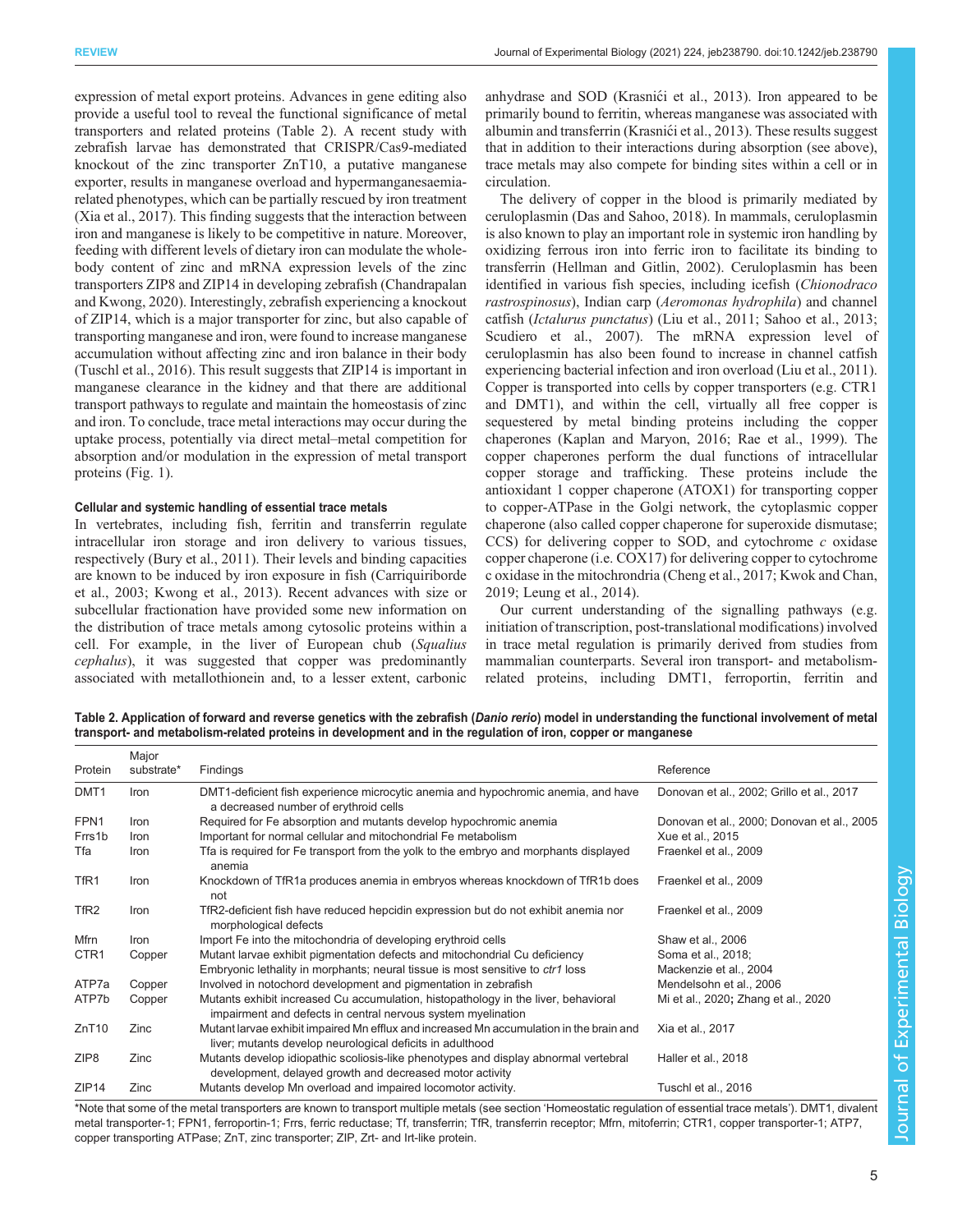<span id="page-5-0"></span>

Fig. 1. Proposed model for the transport and interactions among essential trace metals in the transport epithelia of fish. There are complex interactions among trace metals in the process of transepithelial transport. The interactions can be competitive (solid orange lines) or non-competitive (dashed orange line). ZIP, Zrt- and Irt-like proteins (i.e. ZIP8 and ZIP14); DMT1, divalent metal transporter-1; FR, ferric reductase; CTR1, copper transporter-1; ECaC, epithelial calcium channel; ZnT, zinc transporter; FPN, ferroportin; Heph, hephaestin; CuATPase, copper transporting ATPase.

transferrin receptors, can be regulated post-transcriptionally. These proteins have an iron-responsive element (IRE) located either on the 3′- or 5′-untranslated region of the mRNA [\(Eisenstein, 2000](#page-8-0)). This region allows for the binding of iron regulatory proteins (IRPs) to the IRE, which can alter mRNA stability and translation of these proteins. IRPs can act as either a translational activator (e.g. binding to the 3′-end of an mRNA to protect against endonuclease cleavage) or a translational inhibitor (e.g. binding to the 5′-end of an mRNA to block the translation process) ([Pantopoulos, 2004\)](#page-10-0) ([Fig. 2\)](#page-6-0). Another mechanism to regulate the expression of metal storage proteins is the activation of the metal-responsive element (i.e. DNA-binding motif) by the zinc finger metal-responsive transcription factor (i.e. MTF1). Such induction enhances the transcription of the metalbinding protein metallothionein (MT) to store excess zinc and copper ([Chen et al., 2020](#page-8-0); [Tapia et al., 2004](#page-10-0)). The induction of MT by excess zinc and copper and its role in sequestering free metals are well documented in fish ([Bervoets et al., 2013](#page-7-0); [De Boeck et al.,](#page-8-0) [2003b;](#page-8-0) [Hashemi et al., 2008; McDonald et al., 2021](#page-9-0); [Wang et al.,](#page-11-0) [2014](#page-11-0)). However, the mechanism underpinning MTF1–MT activiation by metals is not completely understood. Mulitple models for MTF1–MT activiation have been proposed, including: (i) direct activation of MTF1 by excess zinc in the cytosol, (ii) displacement of zinc from MT by other metals, (iii) stimulation of MTF1 phosphorylation and thereby its transactivation activity, and (iv) promotion of MTF1 translocation to the nucleus through conformational changes and uncovering of the nuclear localization motif [\(LaRochelle et al., 2001](#page-9-0); [Smirnova et al., 2000](#page-10-0); [Wang et al.,](#page-11-0) [2014\)](#page-11-0).

Certain metals can also be regulated by hormones. For example, hepcidin is a peptide hormone that acts as a central regulator of iron homeostasis. It functions by promoting the internalization and degradation of ferroportin at the basolateral membrane during iron overload ([Nemeth et al., 2004\)](#page-10-0). In both mammals and fish, hepcidin is primarily synthesized in the liver ([Chandrapalan and Kwong,](#page-8-0) [2020;](#page-8-0) [Nemeth et al., 2004\)](#page-10-0). Several studies have suggested that the mRNA expression of hepcidin is positively regulated by iron in fish (e.g. [Neves et al., 2017;](#page-10-0) [Wang and Wang, 2016](#page-11-0)). Likewise, microinjection of hepcidin cRNA decreases whole-body iron content in zebrafish experiencing iron overload [\(Jiang et al.,](#page-9-0) [2019\)](#page-9-0). Moreover, intraperitoneal injection of adrenaline or triiodothyronine  $(T_3)$  has been found to reduce the activity of ferric reductase in various organs of climbing perch (Anabas testudineus), and the effects appeared to be dependent on the feeding status of fish [\(Rejitha and Peter, 2013\)](#page-10-0). Several previous studies have also shown that trace metal exposure can affect the production of the stress hormone cortisol in fish [\(Gagnon et al.,](#page-8-0) [2006;](#page-8-0) [Tellis et al., 2012](#page-10-0)); however, whether cortisol can directly influence metal transport has not been fully characterized. Interestingly, cortisol is reported to reduce copper absorption by common carp [\(De Boeck et al., 2003a\)](#page-8-0), whereas it stimulates zinc uptake in rainbow trout ([Bury et al., 2008](#page-8-0)). These results suggest that cortisol may have different effects on the uptake of different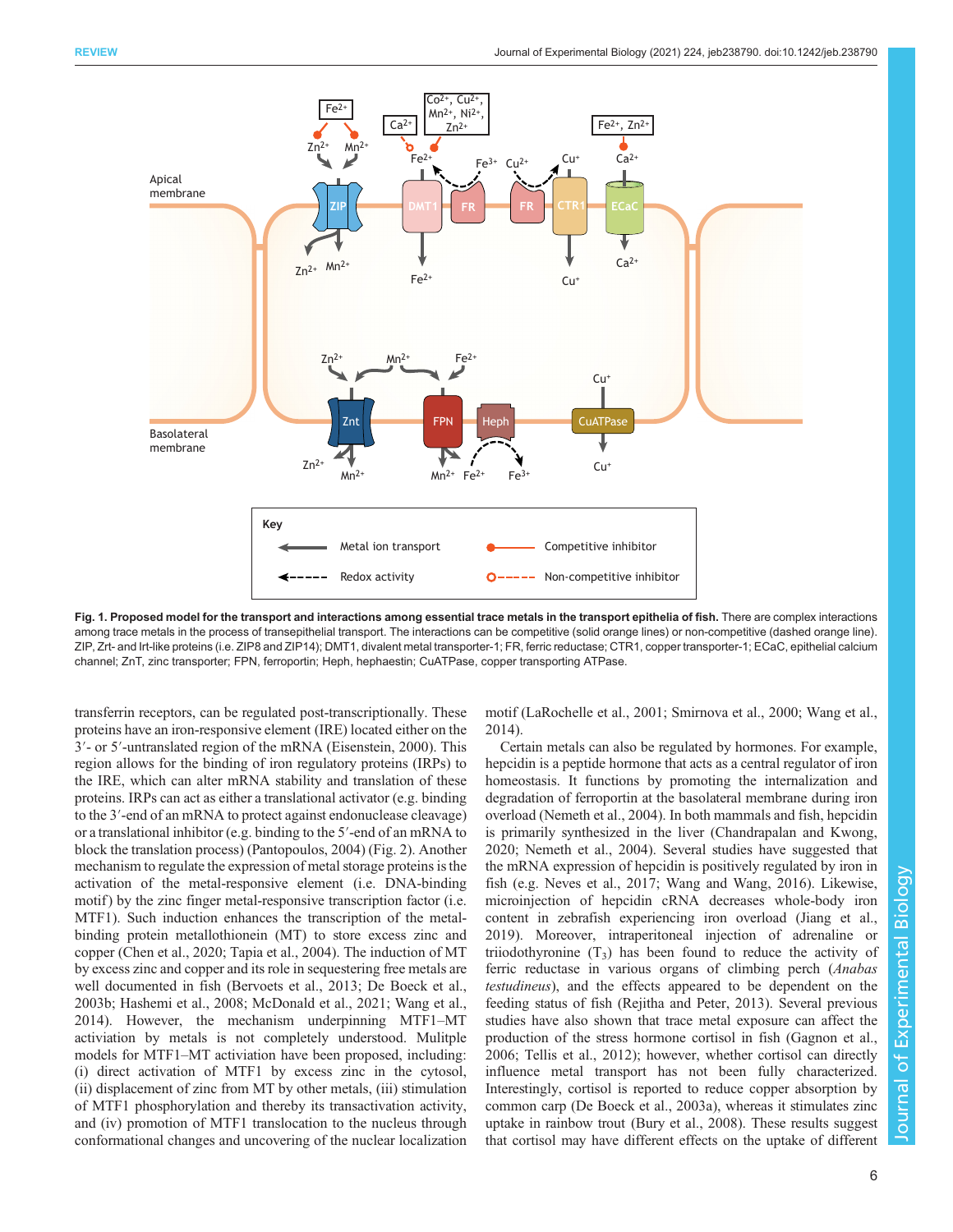<span id="page-6-0"></span>

Fig. 2. Cellular sensing and signalling mechanisms in the regulation of the expression of metal transport- and metabolism-related proteins. Several iron transport- and metabolism-related proteins can be regulated post-transcriptionally through the actions between the iron-regulatory protein (IRP) and ironresponsive element (IRE). The IRE is located either in the 3′- or 5′-untranslated regions of the mRNA. This region allows for the binding of IRP to the IRE, which can alter mRNA stability and translation for these proteins. IRP can act as either a translational activator (e.g. binding to the 3'-end of an mRNA to protect against endonuclease cleavage) or a translational inhibitor (e.g. binding to the 5'-end of an mRNA to block the translation process). Alternatively, excess iron may bind to IRP, which prevents IRP from acting on the IRE. Divalent metal transport-1 (DMT1) and ferroportin (FPN) are used as examples in this illustration. AUG denotes the start codon.

metals. Alternatively, cortisol is known to promote major ion uptake by increasing the expression of ion transporters and the density of ion-transporting cells, including those that facilitate the uptake of calcium and sodium ([Guh et al., 2015](#page-9-0); Kwong et al., [2016a\)](#page-9-0). These pathways may also mediate the uptake of essential trace metals (see above). Additionally, there is emerging evidence from mammalian studies that the status of essential metals in the body may affect various endocrine systems, such as iron in gastrin activity and copper in oxytocin signalling [\(Stevenson et al., 2019\)](#page-10-0). The mechanism underlying the interplay between essential trace metals and hormonal status in fish is a relatively poorly studied area and requires further characterization.

# Abiotic factors influencing metal regulation and homeostasis

The regulation of essential trace metals can be influenced by many environmental/abiotic factors. The effects of water chemistry (e.g. water pH, hardness, dissolved organic matter) on the branchial uptake of trace metals are primarily due to its influence on metal bioavailability and are often discussed in the context of toxicology. The toxicology of trace metals is beyond the scope of the present Review, and we refer the readers to other articles (e.g. [Wood et al.,](#page-11-0) [2011](#page-11-0)). In this section, we provide an overview of our understanding of the influence of temperature, dissolved oxygen content and GIT chemistry/diet composition on the transport and metabolism of essential metals in fish.

The temperature in aquatic environments fluctuates throughout the day according to the day/night cycle and seasonally, and could also be affected by climate change. Many studies have demonstrated that trace metal absorption is positively related to water temperature in fish. For example, zebrafish conditioned to elevated water temperature exhibited an increase in copper accumulation ([Pilehvar](#page-10-0) [et al., 2019\)](#page-10-0). Similarly, zinc uptake was found to increase in rainbow trout acclimated to increased water temperature [\(Glover et al., 2003\)](#page-8-0). In common carp and turbot (Scophthalmus maximus), the assimilation efficiency of dietary zinc was shown to increase with increasing water temperature ([Pouil et al., 2018;](#page-10-0) [Van Campenhout](#page-11-0) [et al., 2007](#page-11-0)). One possible reason for the increased metal absorption at higher temperatures could be associated with the general increase in metabolic activities and ventilation rates. For instance, when metabolic parameters were compared in common carp at 10°C and 20°C, standard metabolic rate, maximum metabolic rate and aerobic scope were elevated at the higher temperature ([Pillet et al., 2021\)](#page-10-0). In female zebrafish, increases in water temperature induce the hepatic expression of metallothioneins, but not  $ctrl$  nor  $zip8$  (Guo et al., [2018b\)](#page-9-0). In contrast, a transient increase in the branchial expression of ctr1 was observed in common carp during acclimation to increased water temperature ([Castaldo et al., 2021](#page-8-0)). In another study with common carp, however, changes in water temperature were found to have no effect on copper and zinc accumulation in the gill [\(Pillet et al., 2021](#page-10-0)). Therefore, it seems likely that changes in water temperature may affect the expression of metal transporters in a tissue-specific manner and that different species may have different capacities to regulate and maintain trace metal balance during acclimation to elevated water temperature. Additionally, the different responses to temperature stress can also be attributed to differences in acclimation duration and the magnitude of temperature changes. Interestingly, cold stress was also found to increase the mRNA abundance of ceruloplasmin, transferrin and metalloreductase (i.e. steap3; reduces both  $Fe^{3+}$  and  $Cu^{2+}$  ions) in zebrafish larvae [\(Long](#page-9-0) [et al., 2015\)](#page-9-0). These proteins facilitate metal transport in the circulatory system and endosomal entry of metals into cells; however, the physiological significance of these increases by cold stress requires further study. Finally, the temperature can have indirect effects on the absorption of trace metals from the GIT. For example, an increase in temperature is known to affect GIT physiology by altering phospholipid membrane compositions and intestinal barrier function in fish [\(Fadhlaoui and Couture, 2016;](#page-8-0) [Sundh et al., 2010\)](#page-10-0).

In mammals, exposure to hypoxia can induce the expression of a variety of iron transport-related proteins through the activation of the hypoxia-inducible factors (HIF) ([Renassia and Peyssonnaux,](#page-10-0) [2019\)](#page-10-0). The increases in iron transport-related proteins (e.g. DMT1, transferrin receptor) by hypoxia are probably due to the increases in iron demand for enhancing oxygen transport capacity [\(Renassia and](#page-10-0) [Peyssonnaux, 2019](#page-10-0)). Direct evidence that links the HIF-signalling pathway to micronutrient balance in fish is currently limited to ionic regulation (e.g. calcium) [\(Kwong et al., 2016b](#page-9-0)); nevertheless, because HIF signalling is highly conserved among vertebrates, this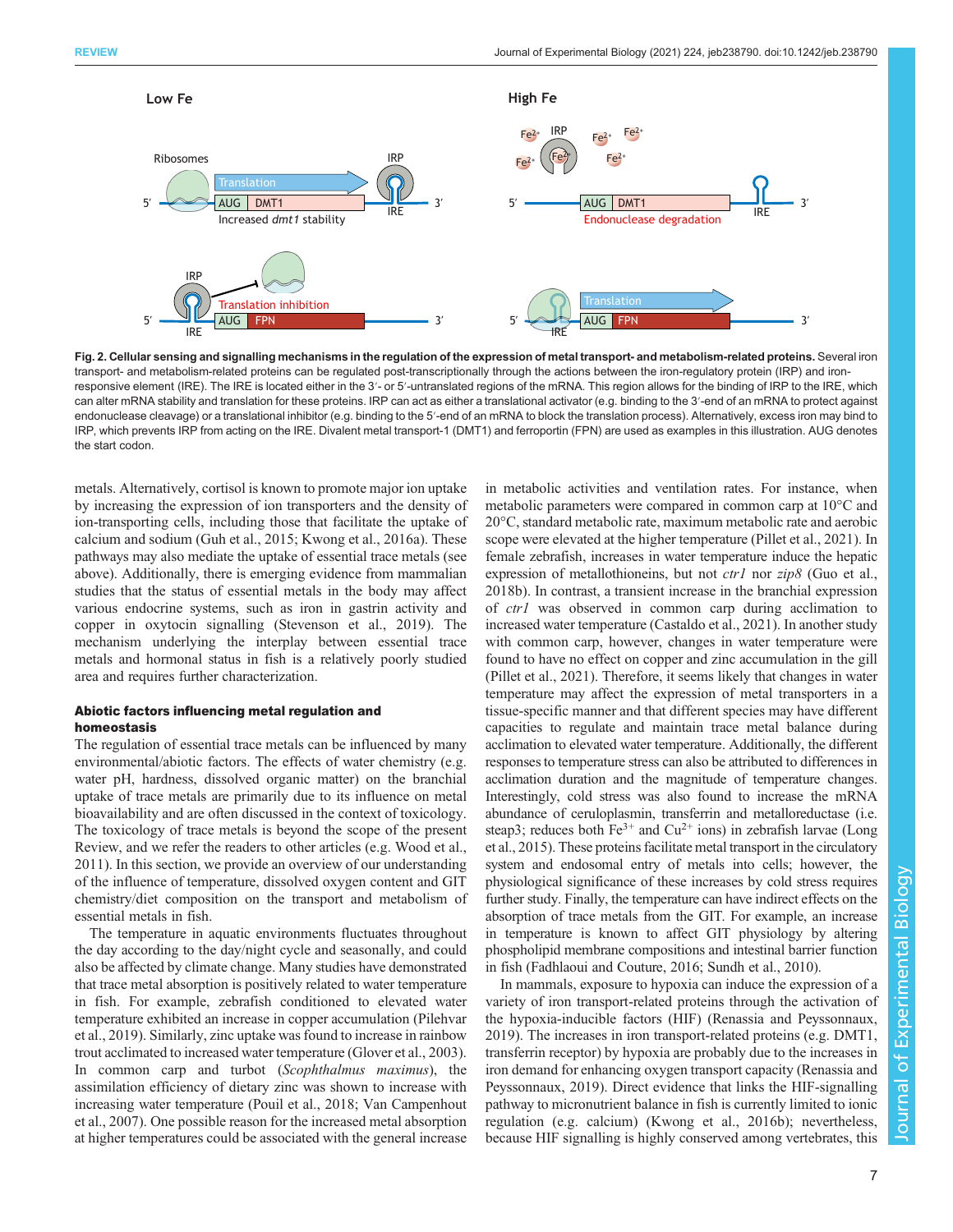<span id="page-7-0"></span>signalling pathway is also thought to control the expression of iron transport proteins in fish [\(Pelster and Egg, 2018\)](#page-10-0). In agreement with this hypothesis, a study with larval zebrafish has shown that hypoxia exposure increases mRNA expression of transferrin, metalloreductase and ceruloplasmin [\(Long et al., 2015](#page-9-0)). Genes that are involved in oxygen transport and the heme biosynthesis process are also induced by hypoxic treatment [\(Long et al., 2015\)](#page-9-0). Interestingly, reduction in dissolved oxygen does not affect iron uptake across the skin and GIT of Pacific hagfish, likely because of their tolerance to hypoxic conditions ([Glover et al., 2016\)](#page-8-0).

The transport and metabolism of metals are influenced by the chemistry in the GIT. For example, in rainbow trout, the intestinal absorption of copper was found to decrease when luminal pH was increased from 7.4 to 8.0 [\(Nadella et al., 2007](#page-10-0)). Similarly, a reduction in intestinal iron absorption was observed when luminal pH was raised to a more alkaline condition ([Kwong et al., 2010\)](#page-9-0). In contrast, the presence of the reducing agent ascorbic acid, which promotes the conversion from ferric iron to ferrous iron, was shown to enhance the intestinal uptake of iron in various fish species including rainbow trout, European flounder and gulf toadfish (Opsanus beta) [\(Bury et al., 2001](#page-8-0); [Cooper et al., 2006b;](#page-8-0) [Kwong and](#page-9-0) [Niyogi, 2008](#page-9-0)). These observations are likely a result of the transport properties of DMT1 (a  $Fe^{2+}/H^+$  symporter), which preferentially transports divalent metals and is driven by a proton gradient [\(Gunshin et al., 1997](#page-9-0)). In Atlantic salmon, dietary supplementation with long-chain polyunsaturated fatty acids of the n-3 family [eicosapentaenoic acid/docosahexaenoic acid (EPA/DHA)] has been found to reduce hepatic iron content, which appears to be associated with a decrease in the mRNA abundance of transferrin and ferritin in the liver [\(Rørvik et al., 2003](#page-10-0)). In rainbow trout, it has also been suggested that copper–histidine and zinc–histidine complexes can be directly absorbed through specific amino acid transporters [\(Glover and Wood, 2008](#page-8-0); [Glover et al., 2003\)](#page-8-0). These results indicated that diet composition has a significant impact on trace metal uptake and metabolism in fish.

#### Conclusions and perspectives

Iron, copper, zinc and manganese are constituents of an array of metalloproteins and act as cofactors to facilitate various enzymatic reactions. They are also involved in a variety of biological processes, including development, oxygen transport and the immune response. In fish, their uptake may occur through specific metal transporters and via major ion transporters. These trace metals can interact at multiple biological levels from transepithelial transport to intracellular and systemic handling. Their interactions may also influence the function and expression of various metal transportand metabolism-related proteins. All of this crosstalk may subsequently influence the whole-body homeostasis of trace metals in fish. Recent research efforts have revealed the complex processes involved in the regulation of trace metal homeostasis in fish. However, it is still unclear how the various metal transport pathways in the gill and GIT coordinate to maintain trace metal balance in fish. To date, the molecular machinery in the transport and metabolism of essential trace metals in fish is not completely understood. For example, the functional involvement of specific metal transporters and their cellular/subcellular localization in various organs have not been fully characterized. Additionally, most of our understanding of metal–metal interactions in fish relies primarily on measuring changes in mRNA expression levels following exposure or kinetic analysis through competition study. Direct in vivo evidence showing the functional significance of specific metal transporters in metal metabolism and interactions in

fish has remained limited. Among the metals discussed, the regulation of manganese homeostasis is much less understood (e.g. uptake mechanism and cellular/systemic handling) and should be addressed in future studies. Recent advances in functional genetics may prove beneficial to enhancing our knowledge of the molecular pathways involved in trace metal homeostasis ([Zimmer](#page-11-0) [et al., 2019\)](#page-11-0). This strategy may also have the potential for the discovery of novel compensatory mechanisms in response to trace metal dysregulation. Additionally, most previous studies on examining the influence of abiotic factors on trace metal homeostasis were primarily focused on the toxicology context, thus key knowledge gaps exist in how environmental stressors such as hypoxia and temperature affect the physiological regulation of metals. Moreover, our understanding of essential trace metal homeostasis is mostly limited to a few fish species, including some commercially important species and traditional model organisms such as zebrafish and rainbow trout. Fish in different habitats likely employ different physiological strategies to maintain trace metal balance, and therefore future research should address how the regulation of metal transport function may differ across species.

#### **Acknowledgements**

We thank Dr Chun Chih Chen for his contributions to the illustrations. We also thank Stefan Galander and the reviewers for their insightful suggestions.

#### Competing interests

The authors declare no competing or financial interests.

## Funding

Our original research was supported by a Discovery Grant (05984) from the Natural Sciences and Engineering Research Council of Canada (NSERC) and the Canada Research Chairs Program to R.W.M.K. This work was also supported by the Ontario Graduate Scholarship (OGS) to T.C.

#### References

- [Aliko, V., Qirjo, M., Sula, E., Morina, V. and Faggio, C.](https://doi.org/10.1016/j.fsi.2018.02.042) (2018). Antioxidant defense [system, immune response and erythron profile modulation in gold fish,](https://doi.org/10.1016/j.fsi.2018.02.042) Carassius auratus[, after acute manganese treatment.](https://doi.org/10.1016/j.fsi.2018.02.042) Fish Shellfish Immunol. 76, 101-109. [doi:10.1016/j.fsi.2018.02.042](https://doi.org/10.1016/j.fsi.2018.02.042)
- Antony Jesu Prabhu, P., Silva, M. S., Kröeckel, S., Holme, M. H., Ørnsrud, R., [Amlund, H., Lock, E. J. and Waagbø, R.](https://doi.org/10.1016/j.aquaculture.2019.734287) (2019). Effect of levels and sources of [dietary manganese on growth and mineral composition of post-smolt Atlantic](https://doi.org/10.1016/j.aquaculture.2019.734287) [salmon fed low fish meal, plant-based ingredient diets.](https://doi.org/10.1016/j.aquaculture.2019.734287) Aquaculture 512, 734287. [doi:10.1016/j.aquaculture.2019.734287](https://doi.org/10.1016/j.aquaculture.2019.734287)
- Arredondo, M., Muñoz, P., Mura, C. V. and Núñez, M. T. (2003). DMT1, a physiologically relevant apical  $Cu^{1+}$  [transporter of intestinal cells.](https://doi.org/10.1152/ajpcell.00480.2002) Am. J. Physiol. Cell Physiol. 284[, C1525-C1530. doi:10.1152/ajpcell.00480.2002](https://doi.org/10.1152/ajpcell.00480.2002)
- [Baker, Z. N., Cobine, P. A. and Leary, S. C.](https://doi.org/10.1039/C7MT00221A) (2017). The mitochondrion: a central [architect of copper homeostasis.](https://doi.org/10.1039/C7MT00221A) Metallomics 9, 1501-1512. doi:10.1039/ [C7MT00221A](https://doi.org/10.1039/C7MT00221A)
- [Bakthavatsalam, S., Sharma, S. D., Sonawane, M., Thirumalai, V. and Datta, A.](https://doi.org/10.1242/dmm.016683) [\(2014\). A zebrafish model of manganism reveals reversible and treatable](https://doi.org/10.1242/dmm.016683) [symptoms that are independent of neurotoxicity.](https://doi.org/10.1242/dmm.016683) Dis. Model. Mech. 7, [1239-1251. doi:10.1242/dmm.016683](https://doi.org/10.1242/dmm.016683)
- [Beaver, L. M., Nkrumah-Elie, Y. M., Truong, L., Barton, C. L., Knecht, A. L.,](https://doi.org/10.1016/j.jnutbio.2017.02.006) [Gonnerman, G. D., Wong, C. P., Tanguay, R. L. and Ho, E.](https://doi.org/10.1016/j.jnutbio.2017.02.006) (2017). Adverse [effects of parental zinc deficiency on metal homeostasis and embryonic](https://doi.org/10.1016/j.jnutbio.2017.02.006) [development in a zebrafish model.](https://doi.org/10.1016/j.jnutbio.2017.02.006) J. Nutr. Biochem. 43, 78-87. doi:10.1016/j. [jnutbio.2017.02.006](https://doi.org/10.1016/j.jnutbio.2017.02.006)
- [Bervoets, L., Knapen, D., De Jonge, M., Van Campenhout, K. and Blust, R.](https://doi.org/10.1371/journal.pone.0060805) [\(2013\). Differential hepatic metal and metallothionein levels in three feral fish](https://doi.org/10.1371/journal.pone.0060805) [species along a metal pollution gradient.](https://doi.org/10.1371/journal.pone.0060805) PLoS ONE 8, 60805. doi:10.1371/ [journal.pone.0060805](https://doi.org/10.1371/journal.pone.0060805)
- [Bo, L., Liu, Z., Zhong, Y., Huang, J., Chen, B., Wang, H. and Xu, Y.](https://doi.org/10.1016/j.bbrc.2016.05.069) (2016). Iron deficiency anemia'[s effect on bone formation in zebrafish mutant.](https://doi.org/10.1016/j.bbrc.2016.05.069) Biochem. Biophys. Res. Commun. 475[, 271-276. doi:10.1016/j.bbrc.2016.05.069](https://doi.org/10.1016/j.bbrc.2016.05.069)
- [Bourassa, D., Gleber, S.-C., Vogt, S., Yi, H., Will, F., Richter, H., Shin, C. H. and](https://doi.org/10.1039/C4MT00121D) Fahrni, C. J. [\(2014\). 3D imaging of transition metals in the zebrafish embryo by X](https://doi.org/10.1039/C4MT00121D)[ray fluorescence microtomography.](https://doi.org/10.1039/C4MT00121D) Metallomics 6, 1648-1655. doi:10.1039/ [C4MT00121D](https://doi.org/10.1039/C4MT00121D)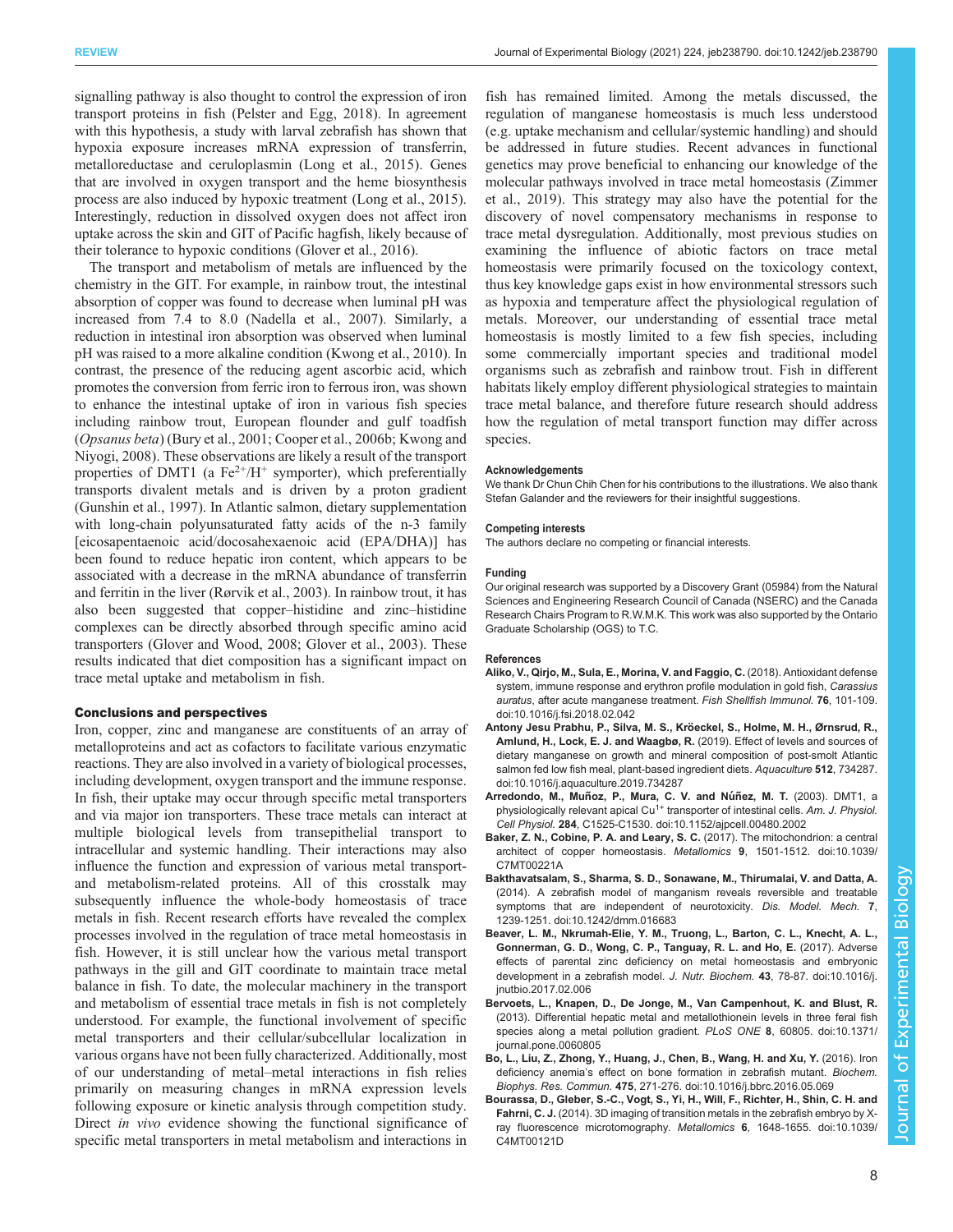<span id="page-8-0"></span>Bury, N. [\(2003\). Iron acquisition by teleost fish.](https://doi.org/10.1016/S1532-0456(03)00021-8) Comp. Biochem. Physiol. C 135, [97-105. doi:10.1016/S1532-0456\(03\)00021-8](https://doi.org/10.1016/S1532-0456(03)00021-8)

Bury, N. R. and Glover, C. N. [\(2003\). Nutritive metal uptake in teleost fish.](https://doi.org/10.1242/jeb.00068) J. Exp. Biol. 206[, 11-23. doi:10.1242/jeb.00068](https://doi.org/10.1242/jeb.00068)

[Bury, N. R., Grosell, M., Wood, C. M., Hogstrand, C., Wilson, R. W., Rankin, J. C.,](https://doi.org/10.1242/jeb.204.21.3779) [Busk, M., Lecklin, T. and Jensen, F. B.](https://doi.org/10.1242/jeb.204.21.3779) (2001). Intestinal iron uptake in the European flounder (Platichthys flesus). J. Exp. Biol. 204[, 3779-3787. doi:10.1242/](https://doi.org/10.1242/jeb.204.21.3779) [jeb.204.21.3779](https://doi.org/10.1242/jeb.204.21.3779)

[Bury, N. R., Chung, M. J., Sturm, A., Walker, P. A. and Hogstrand, C.](https://doi.org/10.1152/ajpregu.00646.2007) (2008). [Cortisol stimulates the zinc signaling pathway and expression of metallothioneins](https://doi.org/10.1152/ajpregu.00646.2007) [and ZnT1 in rainbow trout gill epithelial cells.](https://doi.org/10.1152/ajpregu.00646.2007) Am. J. Physiol. Regul. Integr. Comp. Physiol. 294[, 623-629. doi:10.1152/ajpregu.00646.2007](https://doi.org/10.1152/ajpregu.00646.2007)

- Bury, N. R., Boyle, D. and Cooper, C. A. (2011). Iron. In Fish Physiology (ed. C. M. Wood, A. P. Farrell and C. J. Brauner), pp. 201-251. Academic Press.
- [Carriquiriborde, P., Handy, R. D. and Davies, S.](https://doi.org/10.1242/jeb.00712) (2003). Physiological modulation [of iron metabolism in rainbow trout \(](https://doi.org/10.1242/jeb.00712)Oncorhynchus mykiss) fed low and high iron diets. J. Exp. Biol. 207[, 75-86. doi:10.1242/jeb.00712](https://doi.org/10.1242/jeb.00712)
- Carvalho, L. and Heisenberg, C. P. [\(2010\). The yolk syncytial layer in early](https://doi.org/10.1016/j.tcb.2010.06.009) zebrafish development. Trends Cell Biol. 20[, 586-592. doi:10.1016/j.tcb.2010.06.](https://doi.org/10.1016/j.tcb.2010.06.009) [009](https://doi.org/10.1016/j.tcb.2010.06.009)
- [Castaldo, G., Pillet, M., Ameryckx, L., Bervoets, L., Town, R. M., Blust, R. and](https://doi.org/10.3389/fphys.2021.651584) De Boeck, G. [\(2021\). Temperature effects during a sublethal chronic metal](https://doi.org/10.3389/fphys.2021.651584) [mixture exposure on common carp \(](https://doi.org/10.3389/fphys.2021.651584)Cyprinus carpio). Front. Physiol. 12, 1-16. [doi:10.3389/fphys.2021.651584](https://doi.org/10.3389/fphys.2021.651584)
- [Chanda, S., Paul, B. N., Ghosh, K. and Giri, S. S.](https://doi.org/10.5958/0976-0741.2015.00012.4) (2015). Dietary essentiality of [trace minerals in aquaculture-A Review.](https://doi.org/10.5958/0976-0741.2015.00012.4) Agric. Rev. 36, 100-112. doi:10.5958/ [0976-0741.2015.00012.4](https://doi.org/10.5958/0976-0741.2015.00012.4)
- Chandrapalan, T. and Kwong, R. W. M. [\(2020\). Influence of dietary iron exposure](https://doi.org/10.1016/j.envpol.2020.114159) [on trace metal homeostasis and expression of metal transporters during](https://doi.org/10.1016/j.envpol.2020.114159) development in zebrafish. Environ. Pollut. 261[, 114159. doi:10.1016/j.envpol.](https://doi.org/10.1016/j.envpol.2020.114159) [2020.114159](https://doi.org/10.1016/j.envpol.2020.114159)
- [Chen, Q. L., Luo, Z., Wu, K., Huang, C., Zhuo, M. Q., Song, Y. F. and Hu, W.](https://doi.org/10.1016/j.cbpb.2015.02.004) [\(2015\). Differential effects of dietary copper deficiency and excess on lipid](https://doi.org/10.1016/j.cbpb.2015.02.004) [metabolism in yellow catfish](https://doi.org/10.1016/j.cbpb.2015.02.004) Pelteobagrus fulvidraco. Comp. Biochem. Physiol. B Biochem. Mol. Biol. 184[, 19-28. doi:10.1016/j.cbpb.2015.02.004](https://doi.org/10.1016/j.cbpb.2015.02.004)
- [Chen, J., Jiang, Y., Shi, H., Peng, Y., Fan, X. and Li, C.](https://doi.org/10.1007/s00424-020-02412-2) (2020). The molecular [mechanisms of copper metabolism and its roles in human diseases.](https://doi.org/10.1007/s00424-020-02412-2) *Pflugers* Arch. Eur. J. Physiol. 472[, 1415-1429. doi:10.1007/s00424-020-02412-2](https://doi.org/10.1007/s00424-020-02412-2)
- [Cheng, J., Luo, Z., Chen, G. H., Wei, C. C. and Zhuo, M. Q.](https://doi.org/10.1016/j.jtemb.2017.09.004) (2017). Identification of [eight copper \(Cu\) uptake related genes from yellow catfish](https://doi.org/10.1016/j.jtemb.2017.09.004) Pelteobagrus fulvidraco[, and their tissue expression and transcriptional responses to](https://doi.org/10.1016/j.jtemb.2017.09.004) dietborne Cu exposure. [J. Trace Elem. Med. Biol.](https://doi.org/10.1016/j.jtemb.2017.09.004) 44, 256-265. doi:10.1016/j. [jtemb.2017.09.004](https://doi.org/10.1016/j.jtemb.2017.09.004)
- [Clearwater, S. J., Farag, A. M. and Meyer, J. S.](https://doi.org/10.1016/S1532-0456(02)00078-9) (2002). Bioavailability and toxicity [of dietborne copper and zinc to fish.](https://doi.org/10.1016/S1532-0456(02)00078-9) Comp. Biochem. Physiol. C Toxicol. Pharmacol. 132[, 269-313. doi:10.1016/S1532-0456\(02\)00078-9](https://doi.org/10.1016/S1532-0456(02)00078-9)
- [Cooper, C. A., Handy, R. D. and Bury, N. R.](https://doi.org/10.1016/j.aquatox.2006.06.008) (2006a). The effects of dietary iron [concentration on gastrointestinal and branchial assimilation of both iron and](https://doi.org/10.1016/j.aquatox.2006.06.008) cadmium in zebrafish (Danio rerio). Aquat. Toxicol. 79[, 167-175. doi:10.1016/j.](https://doi.org/10.1016/j.aquatox.2006.06.008) [aquatox.2006.06.008](https://doi.org/10.1016/j.aquatox.2006.06.008)
- [Cooper, C. A., Bury, N. R. and Grosell, M.](https://doi.org/10.1016/j.cbpa.2005.11.024) (2006b). The effects of pH and the iron [redox state on iron uptake in the intestine of a marine teleost fish, gulf toadfish](https://doi.org/10.1016/j.cbpa.2005.11.024) (Opsanus beta). [Comp. Biochem. Physiol. A Mol. Integr. Physiol.](https://doi.org/10.1016/j.cbpa.2005.11.024) 143, 292-298. [doi:10.1016/j.cbpa.2005.11.024](https://doi.org/10.1016/j.cbpa.2005.11.024)
- [Cooper, C. A., Shayeghi, M., Techau, M. E., Capdevila, D. M., MacKenzie, S.,](https://doi.org/10.1016/j.febslet.2007.04.081) Durrant, C. and Bury, N. R. [\(2007\). Analysis of the rainbow trout solute carrier 11](https://doi.org/10.1016/j.febslet.2007.04.081) family reveals iron import  $\leq$  [pH 7.4 and a functional isoform lacking](https://doi.org/10.1016/j.febslet.2007.04.081) [transmembrane domains 11 and 12.](https://doi.org/10.1016/j.febslet.2007.04.081) FEBS Lett. 581, 2599-2604. doi:10.1016/j. [febslet.2007.04.081](https://doi.org/10.1016/j.febslet.2007.04.081)
- [Craig, P. M., Galus, M., Wood, C. M. and McClelland, G. B.](https://doi.org/10.1152/ajpregu.90581.2008) (2008). Dietary iron [alters waterborne copper-induced gene expression in soft water acclimated](https://doi.org/10.1152/ajpregu.90581.2008) zebrafish (Danio rerio). [AJP Regul. Integr. Comp. Physiol.](https://doi.org/10.1152/ajpregu.90581.2008) 296, R362-R373. [doi:10.1152/ajpregu.90581.2008](https://doi.org/10.1152/ajpregu.90581.2008)
- [Cuesta, A., Meseguer, J. and Esteban, M. Á.](https://doi.org/10.1016/j.molimm.2007.11.007) (2008). The antimicrobial peptide [hepcidin exerts an important role in the innate immunity against bacteria in the](https://doi.org/10.1016/j.molimm.2007.11.007) [bony fish gilthead seabream.](https://doi.org/10.1016/j.molimm.2007.11.007) Mol. Immunol. 45, 2333-2342. doi:10.1016/j. [molimm.2007.11.007](https://doi.org/10.1016/j.molimm.2007.11.007)
- [Dalziel, A. C., Moyes, C. D., Fredriksson, E. and Lougheed, S. C.](https://doi.org/10.1007/s00239-005-0110-7) (2006). [Molecular evolution of cytochrome c oxidase in high-performance fish \(Teleostei:](https://doi.org/10.1007/s00239-005-0110-7) Scombroidei). J. Mol. Evol. 62[, 319-331. doi:10.1007/s00239-005-0110-7](https://doi.org/10.1007/s00239-005-0110-7)
- Das, S. and Sahoo, P. K. [\(2018\). Ceruloplasmin, a moonlighting protein in fish.](https://doi.org/10.1016/j.fsi.2018.08.043) Fish Shellfish Immunol. 82[, 460-468. doi:10.1016/j.fsi.2018.08.043](https://doi.org/10.1016/j.fsi.2018.08.043)

Davis, D. A. and Gatlin, D. M. [\(1996\). Dietary mineral requirements of fish and](https://doi.org/10.1080/10641269609388579) marine crustaceans. Rev. Fish. Sci. 4[, 75-99. doi:10.1080/10641269609388579](https://doi.org/10.1080/10641269609388579)

- [De Boeck, G., De Wachter, B., Vlaeminck, A. and Blust, R.](https://doi.org/10.1002/etc.5620220521) (2003a). Effect of [cortisol treatment and/or sublethal copper exposure on copper uptake and heat](https://doi.org/10.1002/etc.5620220521) [shock protein levels in common carp,](https://doi.org/10.1002/etc.5620220521) Cyprinus carpio. Environ. Toxicol. Chem. 22[, 1122-1126. doi:10.1002/etc.5620220521](https://doi.org/10.1002/etc.5620220521)
- [De Boeck, G., Ngo, T. T. H., Van Campenhout, K. and Blust, R.](https://doi.org/10.1016/S0166-445X(03)00178-4) (2003b). [Differential metallothionein induction patterns in three freshwater fish during](https://doi.org/10.1016/S0166-445X(03)00178-4)

sublethal copper exposure. Aquat. Toxicol. 65[, 413-424. doi:10.1016/S0166-](https://doi.org/10.1016/S0166-445X(03)00178-4) [445X\(03\)00178-4](https://doi.org/10.1016/S0166-445X(03)00178-4)

- Deforest, D. K. and Meyer, J. S. [\(2015\). Critical review: toxicity of dietborne metals](https://doi.org/10.1080/10643389.2014.955626) to aquatic organisms. [Crit. Rev. Environ. Sci. Technol.](https://doi.org/10.1080/10643389.2014.955626) 45, 1176-1241. [doi:10.1080/10643389.2014.955626](https://doi.org/10.1080/10643389.2014.955626)
- [de Souza, P. C. and Bonilla-Rodriguez, G. O.](https://doi.org/10.1590/S0100-879X2007000600004) (2007). Fish hemoglobins. Brazilian J. Med. Biol. Res. 40[, 769-778. doi:10.1590/S0100-879X2007000600004](https://doi.org/10.1590/S0100-879X2007000600004)
- [Do, J. W., Saravanan, M., Nam, S. E., Lim, H. J. and Rhee, J. S.](https://doi.org/10.1016/j.fsi.2019.03.020) (2019). [Waterborne manganese modulates immunity, biochemical, and antioxidant](https://doi.org/10.1016/j.fsi.2019.03.020) [parameters in the blood of red seabream and black rockfish.](https://doi.org/10.1016/j.fsi.2019.03.020) Fish Shellfish Immunol. 88[, 546-555. doi:10.1016/j.fsi.2019.03.020](https://doi.org/10.1016/j.fsi.2019.03.020)
- [Donovan, A., Brownlie, A., Zhou, Y., Shepard, J., Pratt, S. J., Moynihan, J.,](https://doi.org/10.1038/35001596) [Paw, B. H., Drejer, A., Barut, B., Zapata, A. et al.](https://doi.org/10.1038/35001596) (2000). Positional cloning of [zebrafish ferroportin1 identifies a conserved vertebrate iron exporter.](https://doi.org/10.1038/35001596) Nature 403, [776-781. doi:10.1038/35001596](https://doi.org/10.1038/35001596)
- [Donovan, A., Brownlie, A., Dorschner, M. O., Zhou, Y., Pratt, S. J., Paw, B. H.,](https://doi.org/10.1182/blood-2002-04-1169) [Phillips, R. B., Thisse, C., Thisse, B., Zon, L. I.](https://doi.org/10.1182/blood-2002-04-1169) (2002). The zebrafish mutant [gene chardonnay \(cdy\) encodes divalent metal transporter 1 \(DMT1\).](https://doi.org/10.1182/blood-2002-04-1169) Blood 100, [4655-4659. doi:10.1182/blood-2002-04-1169](https://doi.org/10.1182/blood-2002-04-1169)
- [Donovan, A., Lima, C. A., Pinkus, J. L., Pinkus, G. S., Zon, L. I., Robine, S. and](https://doi.org/10.1016/j.cmet.2005.01.003) Andrews, N. C. [\(2005\). The iron exporter ferroportin/Slc40a1 is essential for iron](https://doi.org/10.1016/j.cmet.2005.01.003) homeostasis. Cell Metab. 1[, 191-200. doi:10.1016/j.cmet.2005.01.003](https://doi.org/10.1016/j.cmet.2005.01.003)
- Drakesmith, H. and Prentice, A. M. [\(2012\). Hepcidin and the iron-infection axis.](https://doi.org/10.1126/science.1224577) Science (80-.) 338[, 768-772. doi:10.1126/science.1224577](https://doi.org/10.1126/science.1224577)
- [Dymowska, A. K., Boyle, D., Schultz, A. G. and Goss, G. G.](https://doi.org/10.1242/jeb.113118) (2015). The role of [acid-sensing ion channels in epithelial Na+ uptake in adult zebrafish \(](https://doi.org/10.1242/jeb.113118)Danio rerio). J. Exp. Biol. 218[, 1244-1251. doi:10.1242/jeb.113118](https://doi.org/10.1242/jeb.113118)
- Eisenstein, R. S. [\(2000\). Iron regulatory proteins and the molecular control of](https://doi.org/10.1146/annurev.physchem.51.1.355) [mammalian iron metabolism.](https://doi.org/10.1146/annurev.physchem.51.1.355) Annu. Rev. Phys. Chem. 51, 355-380. doi:10.1146/ [annurev.physchem.51.1.355](https://doi.org/10.1146/annurev.physchem.51.1.355)
- [Elvitigala, D. A. S., Premachandra, H. K. A., Whang, I., Oh, M. J., Jung, S. J.,](https://doi.org/10.1016/j.fsi.2013.08.012) Park, C. J. and Lee, J. [\(2013\). A teleostean counterpart of ferritin M subunit from](https://doi.org/10.1016/j.fsi.2013.08.012) rock bream (Oplegnathus fasciatus[\): an active constituent in iron chelation and](https://doi.org/10.1016/j.fsi.2013.08.012) [DNA protection against oxidative damage, with a modulated expression upon](https://doi.org/10.1016/j.fsi.2013.08.012) pathogen stress. Fish Shellfish Immunol. 35[, 1455-1465. doi:10.1016/j.fsi.2013.](https://doi.org/10.1016/j.fsi.2013.08.012) [08.012](https://doi.org/10.1016/j.fsi.2013.08.012)
- Fadhlaoui, M. and Couture, P. [\(2016\). Combined effects of temperature and metal](https://doi.org/10.1016/j.aquatox.2016.09.005) [exposure on the fatty acid composition of cell membranes, antioxidant enzyme](https://doi.org/10.1016/j.aquatox.2016.09.005) [activities and lipid peroxidation in yellow perch \(](https://doi.org/10.1016/j.aquatox.2016.09.005)Perca flavescens). Aquat. Toxicol. 180[, 45-55. doi:10.1016/j.aquatox.2016.09.005](https://doi.org/10.1016/j.aquatox.2016.09.005)
- [Fraenkel, P. G., Traver, D., Donovan, A., Zahrieh, D. and Zon, L. I.](https://doi.org/10.1172/JCI23780) (2005). [Ferroportin1 is required for normal iron cycling in zebrafish.](https://doi.org/10.1172/JCI23780) J. Clin. Invest. 115, [1532-1541. doi:10.1172/JCI23780](https://doi.org/10.1172/JCI23780)
- [Fraenkel, P. G., Gibert, Y., Holzheimer, J. L., Lattanzi, V. J., Burnett, S. F.,](https://doi.org/10.1182/blood-2008-06-165340) [Dooley, K. A., Wingert, R. A. and Zon, L. I.](https://doi.org/10.1182/blood-2008-06-165340) (2009). Transferrin-a modulates [hepcidin expression in zebrafish embryos.](https://doi.org/10.1182/blood-2008-06-165340) Blood 113, 2843-2850. doi:10.1182/ [blood-2008-06-165340](https://doi.org/10.1182/blood-2008-06-165340)
- [Gagnon, A., Jumarie, C. and Hontela, A.](https://doi.org/10.1016/j.aquatox.2006.02.004) (2006). Effects of Cu on plasma cortisol [and cortisol secretion by adrenocortical cells of rainbow trout \(](https://doi.org/10.1016/j.aquatox.2006.02.004)Oncorhynchus mykiss). Aquat. Toxicol. 78[, 59-65. doi:10.1016/j.aquatox.2006.02.004](https://doi.org/10.1016/j.aquatox.2006.02.004)
- [Gallaugher, P., Thorarensen, H. and Farrell, A. P.](https://doi.org/10.1016/0034-5687(95)00065-8) (1995). Hematocrit in oxygen [transport and swimming in rainbow trout \(](https://doi.org/10.1016/0034-5687(95)00065-8)Oncorhynchus mykiss). Respir. Physiol. 102[, 279-292. doi:10.1016/0034-5687\(95\)00065-8](https://doi.org/10.1016/0034-5687(95)00065-8)
- [Gansner, J. M., Mendelsohn, B. A., Hultman, K. A., Johnson, S. L. and](https://doi.org/10.1016/j.ydbio.2007.04.029) Gitlin, J. D. [\(2007\). Essential role of lysyl oxidases in notochord development.](https://doi.org/10.1016/j.ydbio.2007.04.029) Dev. Biol. 307[, 202-213. doi:10.1016/j.ydbio.2007.04.029](https://doi.org/10.1016/j.ydbio.2007.04.029)
- Ganz, T. [\(2013\). Systemic iron homeostasis.](https://doi.org/10.1152/physrev.00008.2013) Physiol. Rev. 93, 1721-1741. [doi:10.1152/physrev.00008.2013](https://doi.org/10.1152/physrev.00008.2013)
- [Garrick, M. D., Dolan, K. G., Horbinski, C., Ghio, A. J., Higgins, D., Porubcin, M.,](https://doi.org/10.1023/A:1020702213099) [Moore, E. G., Hainsworth, L. N., Umbreit, J. N., Conrad, M. E. et al.](https://doi.org/10.1023/A:1020702213099) (2003). [DMT1: A mammalian transporter for multiple metals.](https://doi.org/10.1023/A:1020702213099) Biometals 16, 41-54. [doi:10.1023/A:1020702213099](https://doi.org/10.1023/A:1020702213099)
- Glover, C. N. and Wood, C. M. [\(2008\). Absorption of copper and copper-histidine](https://doi.org/10.1007/s00360-007-0203-2) [complexes across the apical surface of freshwater rainbow trout intestine.](https://doi.org/10.1007/s00360-007-0203-2) [J. Comp. Physiol. B Biochem. Syst. Environ. Physiol.](https://doi.org/10.1007/s00360-007-0203-2) 178, 101-109. doi:10.1007/ [s00360-007-0203-2](https://doi.org/10.1007/s00360-007-0203-2)
- Glover, C. N., Bury, N. R. and Hogstrand, C. (2003). Zinc uptake across the apical membrane of freshwater rainbow trout intestine is mediated by high affinity, low affinity, and histidine-facilitated pathways. Biochim. Biophys. Acta Biomembr. 1614, 211-219.
- [Glover, C. N., Niyogi, S., Blewett, T. A. and Wood, C. M.](https://doi.org/10.1016/j.cbpa.2016.04.018) (2016). Iron transport [across the skin and gut epithelia of Pacific hagfish: kinetic characterisation and](https://doi.org/10.1016/j.cbpa.2016.04.018) effect of hypoxia. [Comp. Biochem. Physiol. A Mol. Integr. Physiol.](https://doi.org/10.1016/j.cbpa.2016.04.018) 199, 1-7. [doi:10.1016/j.cbpa.2016.04.018](https://doi.org/10.1016/j.cbpa.2016.04.018)
- [Grillo, A. S., SantaMaria, A. M., Kafina, M. D., Cioffi, A. G., Huston, N. C.,](https://doi.org/10.1126/science.aah3862) [Han, M., Seo, Y. A., Yien, Y. Y., Nardone, C., Menon, A. V. et al.](https://doi.org/10.1126/science.aah3862) (2017). [Restored iron transport by a small molecule promotes absorption and](https://doi.org/10.1126/science.aah3862) [hemoglobinization in animals.](https://doi.org/10.1126/science.aah3862) Science (80-.) 356, 608-616. doi:10.1126/ [science.aah3862](https://doi.org/10.1126/science.aah3862)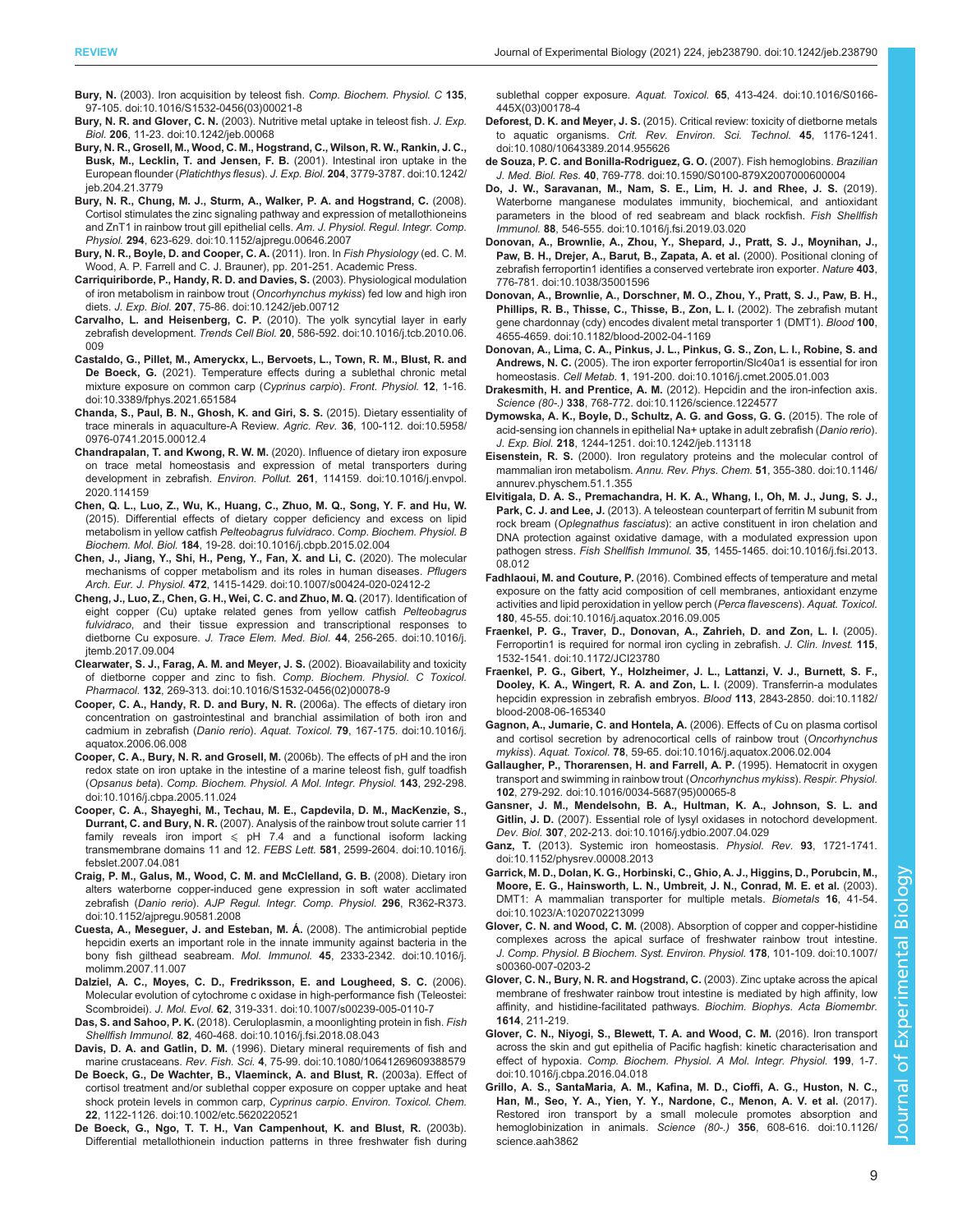- <span id="page-9-0"></span>Grosell, M. and Wood, C. M. [\(2002\). Copper uptake across rainbow trout gills:](https://doi.org/10.1242/jeb.205.8.1179) mechanisms of apical entry. J. Exp. Biol. 205[, 1179-1188. doi:10.1242/jeb.205.8.](https://doi.org/10.1242/jeb.205.8.1179) [1179](https://doi.org/10.1242/jeb.205.8.1179)
- Guh, Y.-J., Lin, C.-H. and Hwang, P.-P. (2015). Osmoregulation in zebrafish: ion transport mechanisms and functional regulation. EXCLI J. 14, 627-659.
- [Gunshin, H., Mackenzie, B., Berger, U. V., Gunshin, Y., Romero, M. F.,](https://doi.org/10.1038/41343) [Boron, W. F., Nussberger, S., Gollan, J. L. and Hediger, M. A.](https://doi.org/10.1038/41343) (1997). Cloning [and characterization of a mammalian proton-coupled metal-ion transporter.](https://doi.org/10.1038/41343) Nature 388[, 482-488. doi:10.1038/41343](https://doi.org/10.1038/41343)
- [Guo, Z., Zhang, W., Du, S., Green, I., Tan, Q. and Zhang, L.](https://doi.org/10.1016/j.aquatox.2015.11.026) (2016). [Developmental patterns of copper bioaccumulation in a marine fish model](https://doi.org/10.1016/j.aquatox.2015.11.026) Oryzias melastigma. Aquat. Toxicol. 170[, 216-222. doi:10.1016/j.aquatox.2015.](https://doi.org/10.1016/j.aquatox.2015.11.026) [11.026](https://doi.org/10.1016/j.aquatox.2015.11.026)
- [Guo, Y. L., Wu, P., Jiang, W. D., Liu, Y., Kuang, S. Y., Jiang, J., Tang, L.,](https://doi.org/10.1016/j.fsi.2018.01.027) [Tang, W. N., Zhang, Y. A., Zhou, X. Q. et al.](https://doi.org/10.1016/j.fsi.2018.01.027) (2018a). The impaired immune [function and structural integrity by dietary iron deficiency or excess in gill of fish](https://doi.org/10.1016/j.fsi.2018.01.027) after infection with [Flavobacterium columnare](https://doi.org/10.1016/j.fsi.2018.01.027): regulation of NF-κB, TOR, JNK, [p38MAPK, Nrf2 and MLCK signalling.](https://doi.org/10.1016/j.fsi.2018.01.027) Fish Shellfish Immunol. 74, 593-608. [doi:10.1016/j.fsi.2018.01.027](https://doi.org/10.1016/j.fsi.2018.01.027)
- [Guo, S. N., Zheng, J. L., Yuan, S. S. and Zhu, Q. L.](https://doi.org/10.1016/j.scitotenv.2017.09.264) (2018b). Effects of heat and [cadmium exposure on stress-related responses in the liver of female zebrafish:](https://doi.org/10.1016/j.scitotenv.2017.09.264) [Heat increases cadmium toxicity.](https://doi.org/10.1016/j.scitotenv.2017.09.264) Sci. Total Environ. 618, 1363-1370. [doi:10.1016/j.scitotenv.2017.09.264](https://doi.org/10.1016/j.scitotenv.2017.09.264)
- [Haller, G., McCall, K., Jenkitkasemwong, S., Sadler, B., Antunes, L.,](https://doi.org/10.1038/s41467-018-06705-0) [Nikolov, M., Whittle, J., Upshaw, Z., Shin, J., Baschal, E. et al.](https://doi.org/10.1038/s41467-018-06705-0) (2018). A [missense variant in SLC39A8 is associated with severe idiopathic scoliosis.](https://doi.org/10.1038/s41467-018-06705-0) Nat. Commun. 9[, 4171. doi:10.1038/s41467-018-06705-0](https://doi.org/10.1038/s41467-018-06705-0)
- [Handy, R. D., Musonda, M. M., Phillips, C. and Falla, S. J.](https://doi.org/10.1242/jeb.203.15.2365) (2000). Mechanisms of [gastrointestinal copper absorption in the African walking catfish: copper dose](https://doi.org/10.1242/jeb.203.15.2365)[effects and a novel anion-dependent pathway in the intestine.](https://doi.org/10.1242/jeb.203.15.2365) J. Exp. Biol. 203, [2365-2377. doi:10.1242/jeb.203.15.2365](https://doi.org/10.1242/jeb.203.15.2365)
- Handy, R. D., Eddy, F. B. and Baines, H. (2002). Sodium-dependent copper uptake across epithelia: a review of rationale with experimental evidence from gill and intestine. Biochim. Biophys. Acta Biomembr 1566, 104-115.
- Harris, E. D. (1992). Copper as a cofactor and regulator of copper, zinc superoxide dismutase. J. Nutr. 122[, 636-640. doi:10.1093/jn/122.suppl\\_3.636](https://doi.org/10.1093/jn/122.suppl_3.636)
- [Hashemi, S., Kunwar, P. S., Blust, R. and De Boeck, G.](https://doi.org/10.1897/07-502.1) (2008). Differential [metallothionein induction patterns in fed and starved carp \(](https://doi.org/10.1897/07-502.1)Cyprinus carpio) during [waterborne copper exposure.](https://doi.org/10.1897/07-502.1) Environ. Toxicol. Chem. 27, 2154-2158. [doi:10.1897/07-502.1](https://doi.org/10.1897/07-502.1)
- Hassan, A. T. and Kwong, R. W. M. [\(2020\). The neurophysiological effects of iron in](https://doi.org/10.1016/j.envpol.2020.115625) early life stages of zebrafish. Environ. Pollut. 267[, 115625. doi:10.1016/j.envpol.](https://doi.org/10.1016/j.envpol.2020.115625) [2020.115625](https://doi.org/10.1016/j.envpol.2020.115625)
- Hellman, N. E. and Gitlin, J. D. [\(2002\). Ceruloplasmin metabolism and function.](https://doi.org/10.1146/annurev.nutr.22.012502.114457) Annu. Rev. Nutr. 22[, 439-458. doi:10.1146/annurev.nutr.22.012502.114457](https://doi.org/10.1146/annurev.nutr.22.012502.114457)
- [Illing, A. C., Shawki, A., Cunningham, C. L. and Mackenzie, B.](https://doi.org/10.1074/jbc.M112.364208) (2012). Substrate [profile and metal-ion selectivity of human divalent metal-ion transporter-1.](https://doi.org/10.1074/jbc.M112.364208) J. Biol. Chem. 287[, 30485-30496. doi:10.1074/jbc.M112.364208](https://doi.org/10.1074/jbc.M112.364208)
- [Ishizaki, H., Spitzer, M., Wildenhain, J., Anastasaki, C., Zeng, Z., Dolma, S.,](https://doi.org/10.1242/dmm.005769) [Shaw, M., Madsen, E., Gitlin, J., Marais, R. et al.](https://doi.org/10.1242/dmm.005769) (2010). Combined zebrafish[yeast chemical-genetic screens reveal gene](https://doi.org/10.1242/dmm.005769)–copper-nutrition interactions that [modulate melanocyte pigmentation.](https://doi.org/10.1242/dmm.005769) Dis. Model. Mech. 3, 639-651. doi:10.1242/ [dmm.005769](https://doi.org/10.1242/dmm.005769)
- Iyengar, V., Pullakhandam, R. and Nair, K. M. (2009). Iron-zinc interaction during uptake in human intestinal Caco-2 cell line: kinetic analyses and possible mechanism. Indian J. Biochem. Biophys. 46, 299-306.
- [Jiang, X. F., Liu, Z. F., Lin, A. F., Xiang, L. X. and Shao, J. Z.](https://doi.org/10.1038/s41598-017-04069-x) (2017). Coordination [of bactericidal and iron regulatory functions of hepcidin in innate antimicrobial](https://doi.org/10.1038/s41598-017-04069-x) immunity in a zebrafish model. Sci. Rep. 7[, 4265. doi:10.1038/s41598-017-](https://doi.org/10.1038/s41598-017-04069-x) [04069-x](https://doi.org/10.1038/s41598-017-04069-x)
- [Jiang, Y., Chen, B., Yan, Y. and Zhu, G. X.](https://doi.org/10.1007/s10695-018-0568-z) (2019). Hepcidin protects against iron [overload-induced inhibition of bone formation in zebrafish.](https://doi.org/10.1007/s10695-018-0568-z) Fish Physiol. Biochem. 45[, 365-374. doi:10.1007/s10695-018-0568-z](https://doi.org/10.1007/s10695-018-0568-z)
- Kamińska-Gibas, T., Szczygieł[, J., Jurecka, P. and Irnazarow, I.](https://doi.org/10.1016/j.fsi.2020.05.001) (2020). The [many faces of transferrin: does genotype modulate immune response?](https://doi.org/10.1016/j.fsi.2020.05.001) Fish Shellfish Immunol. 102[, 511-518. doi:10.1016/j.fsi.2020.05.001](https://doi.org/10.1016/j.fsi.2020.05.001)
- Kaplan, J. H. and Maryon, E. B. [\(2016\). How mammalian cells acquire copper: an](https://doi.org/10.1016/j.bpj.2015.11.025) [essential but potentially toxic metal.](https://doi.org/10.1016/j.bpj.2015.11.025) Biophys. J. 110, 7-13. doi:10.1016/j.bpj.2015. [11.025](https://doi.org/10.1016/j.bpj.2015.11.025)
- Krasnić[i, N., Dragun, Z., Erk, M. and Raspor, B.](https://doi.org/10.1007/s11356-012-1105-8) (2013). Distribution of selected [essential \(Co, Cu, Fe, Mn, Mo, Se, and Zn\) and nonessential \(Cd, Pb\) trace](https://doi.org/10.1007/s11356-012-1105-8) [elements among protein fractions from hepatic cytosol of European chub](https://doi.org/10.1007/s11356-012-1105-8) (Squalius cephalus L.). Environ. Sci. Pollut. Res. 20[, 2340-2351. doi:10.1007/](https://doi.org/10.1007/s11356-012-1105-8) [s11356-012-1105-8](https://doi.org/10.1007/s11356-012-1105-8)
- [Kumar, N., Krishnani, K. K., Kumar, P., Jha, A. K., Gupta, S. K. and Singh, N. P.](https://doi.org/10.1016/j.fsi.2017.01.017) [\(2017\). Dietary zinc promotes immuno-biochemical plasticity and protects fish](https://doi.org/10.1016/j.fsi.2017.01.017) against multiple stresses. Fish Shellfish Immunol. 62[, 184-194. doi:10.1016/j.fsi.](https://doi.org/10.1016/j.fsi.2017.01.017) [2017.01.017](https://doi.org/10.1016/j.fsi.2017.01.017)
- Kwok, M. L. and Chan, K. M. [\(2019\). Functional characterization of copper](https://doi.org/10.1039/C9MT00159J) [transporters zCtr1, zAtox1, zAtp7a and zAtp7b in zebrafish liver cell line ZFL.](https://doi.org/10.1039/C9MT00159J) Metallomics 11[, 1532-1546. doi:10.1039/C9MT00159J](https://doi.org/10.1039/C9MT00159J)
- [Kwong, R. W. M. and Niyogi, S.](https://doi.org/10.1007/s00360-008-0279-3) (2008). An in vitro examination of intestinal iron [absorption in a freshwater teleost, rainbow trout \(](https://doi.org/10.1007/s00360-008-0279-3)Oncorhynchus mykiss). J. Comp. [Physiol. B Biochem. Syst. Environ. Physiol.](https://doi.org/10.1007/s00360-008-0279-3) 178, 963-975. doi:10.1007/s00360- [008-0279-3](https://doi.org/10.1007/s00360-008-0279-3)
- Kwong, R. W. M. and Niyogi, S. (2009). The interactions of iron with other divalent metals in the intestinal tract of a freshwater teleost, rainbow trout (Oncorhynchus mykiss). Comp. Biochem. Physiol. C 150, 442-449.
- Kwong, R. W. M., André[s, J. A. J. A. and Niyogi, S.](https://doi.org/10.1016/j.aquatox.2010.05.012) (2010). Molecular evidence [and physiological characterization of iron absorption in isolated enterocytes of](https://doi.org/10.1016/j.aquatox.2010.05.012) [rainbow trout \(Oncorhynchus mykiss\): Implications for dietary cadmium and lead](https://doi.org/10.1016/j.aquatox.2010.05.012) absorption. Aquat. Toxicol. 99[, 343-350. doi:10.1016/j.aquatox.2010.05.012](https://doi.org/10.1016/j.aquatox.2010.05.012)
- [Kwong, R. W. M., Hamilton, C. D. C. D. and Niyogi, S.](https://doi.org/10.1007/s10695-012-9705-2) (2013). Effects of elevated [dietary iron on the gastrointestinal expression of Nramp genes and iron](https://doi.org/10.1007/s10695-012-9705-2) [homeostasis in rainbow trout \(](https://doi.org/10.1007/s10695-012-9705-2)Oncorhynchus mykiss). Fish Physiol. Biochem. 39[, 363-372. doi:10.1007/s10695-012-9705-2](https://doi.org/10.1007/s10695-012-9705-2)
- [Kwong, R. W. M., Auprix, D. and Perry, S. F.](https://doi.org/10.1152/ajpregu.00350.2013) (2014). Involvement of the calcium[sensing receptor in calcium homeostasis in larval zebrafish exposed to low](https://doi.org/10.1152/ajpregu.00350.2013) environmental calcium. [Am. J. Physiol. Integr. Comp. Physiol.](https://doi.org/10.1152/ajpregu.00350.2013) 306, R211-R221. [doi:10.1152/ajpregu.00350.2013](https://doi.org/10.1152/ajpregu.00350.2013)
- [Kwong, R. W. M., Kumai, Y. and Perry, S. F.](https://doi.org/10.1016/j.ygcen.2016.05.016) (2016a). Neuroendocrine control of [ionic balance in zebrafish.](https://doi.org/10.1016/j.ygcen.2016.05.016) Gen. Comp. Endocrinol. 234, 40-46. doi:10.1016/j. [ygcen.2016.05.016](https://doi.org/10.1016/j.ygcen.2016.05.016)
- [Kwong, R. W. M., Kumai, Y., Tzaneva, V., Azzi, E., Hochhold, N., Robertson, C.,](https://doi.org/10.1242/jeb.148700) Pelster, B. and Perry, S. F. [\(2016b\). Inhibition of calcium uptake during hypoxia in](https://doi.org/10.1242/jeb.148700) [developing zebrafish is mediated by hypoxia-inducible factor.](https://doi.org/10.1242/jeb.148700) J. Exp. Biol. 219, [3988-3995. doi:10.1242/jeb.148700](https://doi.org/10.1242/jeb.148700)
- LaRochelle, O., Gagné, V., Charron, J., Soh, J. W. and Séguin, C. (2001). [Phosphorylation is involved in the activation of metal-regulatory transcription](https://doi.org/10.1074/jbc.M108313200) [factor I in response to metal ions.](https://doi.org/10.1074/jbc.M108313200) J. Biol. Chem. 276, 41879-41888. doi:10.1074/ [jbc.M108313200](https://doi.org/10.1074/jbc.M108313200)
- Leung, K. P., Chen, D. and Chan, K. M. [\(2014\). Understanding copper sensitivity in](https://doi.org/10.1039/C3MT00366C) zebrafish (Danio rerio[\) through the intracellular localization of copper transporters](https://doi.org/10.1039/C3MT00366C) [in a hepatocyte cell-line ZFL and the tissue expression profiles of copper](https://doi.org/10.1039/C3MT00366C) transporters. Metallomics 6[, 1057-1067. doi:10.1039/C3MT00366C](https://doi.org/10.1039/C3MT00366C)
- Li, L. and Yang, X. (2018). The essential element manganese, oxidative stress, and metabolic diseases: links and interactions. Oxid. Med. Cell. Longev. 2018, 7580707.
- Lin, C. H. and Hwang, P. P. [\(2016\). The control of calcium metabolism in zebrafish](https://doi.org/10.3390/ijms17111783) (Danio rerio). Int. J. Mol. Sci. 17[, 1783. doi:10.3390/ijms17111783](https://doi.org/10.3390/ijms17111783)
- [Liu, H., Peatman, E., Wang, W., Abernathy, J., Liu, S., Kucuktas, H., Terhune, J.,](https://doi.org/10.1016/j.fsi.2010.12.033) Xu, D. H., Klesius, P. and Liu, Z. [\(2011\). Molecular responses of ceruloplasmin to](https://doi.org/10.1016/j.fsi.2010.12.033) Edwardsiella ictaluri [infection and iron overload in channel catfish \(](https://doi.org/10.1016/j.fsi.2010.12.033)Ictalurus punctatus). Fish Shellfish Immunol. 30[, 992-997. doi:10.1016/j.fsi.2010.12.033](https://doi.org/10.1016/j.fsi.2010.12.033)
- [Long, Y., Yan, J., Song, G., Li, X., Li, X., Li, Q. and Cui, Z.](https://doi.org/10.1186/s12864-015-1560-y) (2015). Transcriptional [events co-regulated by hypoxia and cold stresses in Zebrafish larvae.](https://doi.org/10.1186/s12864-015-1560-y) BMC Genomics 16[, 385. doi:10.1186/s12864-015-1560-y](https://doi.org/10.1186/s12864-015-1560-y)
- [Mackenzie, N. C., Brito, M., Reyes, A. E. and Allende, M. L.](https://doi.org/10.1016/j.gene.2003.11.019) (2004). Cloning, [expression pattern and essentiality of the high-affinity copper transporter 1 \(ctr1\)](https://doi.org/10.1016/j.gene.2003.11.019) gene in zebrafish. Gene 328[, 113-120. doi:10.1016/j.gene.2003.11.019](https://doi.org/10.1016/j.gene.2003.11.019)
- Madejczyk, M. S. and Ballatori, N. [\(2017\). The iron transporter ferroportin can also](https://doi.org/10.1016/j.bbamem.2011.12.002) [function as a manganese exporter.](https://doi.org/10.1016/j.bbamem.2011.12.002) Biochim. Biophys. Acta 1818, 651-657. [doi:10.1016/j.bbamem.2011.12.002](https://doi.org/10.1016/j.bbamem.2011.12.002)
- Makwinja, R. and Geremew, A. [\(2020\). Roles and requirements of trace elements](https://doi.org/10.1016/j.ejar.2020.05.001) in tilapia nutrition: review. Egypt. J. Aquat. Res. 46[, 281-287. doi:10.1016/j.ejar.](https://doi.org/10.1016/j.ejar.2020.05.001) [2020.05.001](https://doi.org/10.1016/j.ejar.2020.05.001)
- Martínez, D., Oyarzún, R., Vargas-Lagos, C., Pontigo, J. P., Soto-Dávila, M., Saravia, J., Romero, A., Núñez, J. J., Yáñ[ez, A. J. and Vargas-Chacoff, L.](https://doi.org/10.1016/j.dci.2017.03.015) [\(2017\). Identification, characterization and modulation of ferritin-H in the sub-](https://doi.org/10.1016/j.dci.2017.03.015)Antarctic notothenioid [Eleginops maclovinus](https://doi.org/10.1016/j.dci.2017.03.015) challenged with Piscirickettsia salmonis. Dev. Comp. Immunol. 73[, 88-96. doi:10.1016/j.dci.2017.03.015](https://doi.org/10.1016/j.dci.2017.03.015)
- Mathews, T. and Fisher, N. S. [\(2009\). Dominance of dietary intake of metals in](https://doi.org/10.1016/j.scitotenv.2009.06.003) [marine elasmobranch and teleost fish.](https://doi.org/10.1016/j.scitotenv.2009.06.003) Sci. Total Environ. 407, 5156-5161. [doi:10.1016/j.scitotenv.2009.06.003](https://doi.org/10.1016/j.scitotenv.2009.06.003)
- McCann, S., Amadó, M. P. and Moore, S. E. [\(2020\). The role of iron in brain](https://doi.org/10.3390/nu12072001) [development: a systematic review.](https://doi.org/10.3390/nu12072001) Nutrients 12, 2001. doi:10.3390/nu12072001
- [McDonald, S., Hassell, K. and Cresswell, T.](https://doi.org/10.1016/j.scitotenv.2021.145042) (2021). Effect of short-term dietary [exposure on metal assimilation and metallothionein induction in the estuarine fish](https://doi.org/10.1016/j.scitotenv.2021.145042) Pseudogobius sp. Sci. Total Environ. 772[, 145042. doi:10.1016/j.scitotenv.2021.](https://doi.org/10.1016/j.scitotenv.2021.145042) [145042](https://doi.org/10.1016/j.scitotenv.2021.145042)
- [Mebane, C. A., Chowdhury, M. J., De Schamphelaere, K. A. C., Lofts, S.,](https://doi.org/10.1002/etc.4560) [Paquin, P. R., Santore, R. C. and Wood, C. M.](https://doi.org/10.1002/etc.4560) (2020). Metal bioavailability [models: current status, lessons learned, considerations for regulatory use, and the](https://doi.org/10.1002/etc.4560) path forward. Environ. Toxic. Chem. 39[, 60-84. doi:10.1002/etc.4560](https://doi.org/10.1002/etc.4560)
- [Mendelsohn, B. A., Yin, C., Johnson, S. L., Wilm, T. P., Solnica-Krezel, L. and](https://doi.org/10.1016/j.cmet.2006.05.001) Gitlin, J. D. [\(2006\). Atp7a determines a hierarchy of copper metabolism essential](https://doi.org/10.1016/j.cmet.2006.05.001) for notochord development. Cell Metab. 4[, 155-162. doi:10.1016/j.cmet.2006.](https://doi.org/10.1016/j.cmet.2006.05.001) [05.001](https://doi.org/10.1016/j.cmet.2006.05.001)

Journal of Experimental Biology

ō

**Durna** 

Experimental

Biology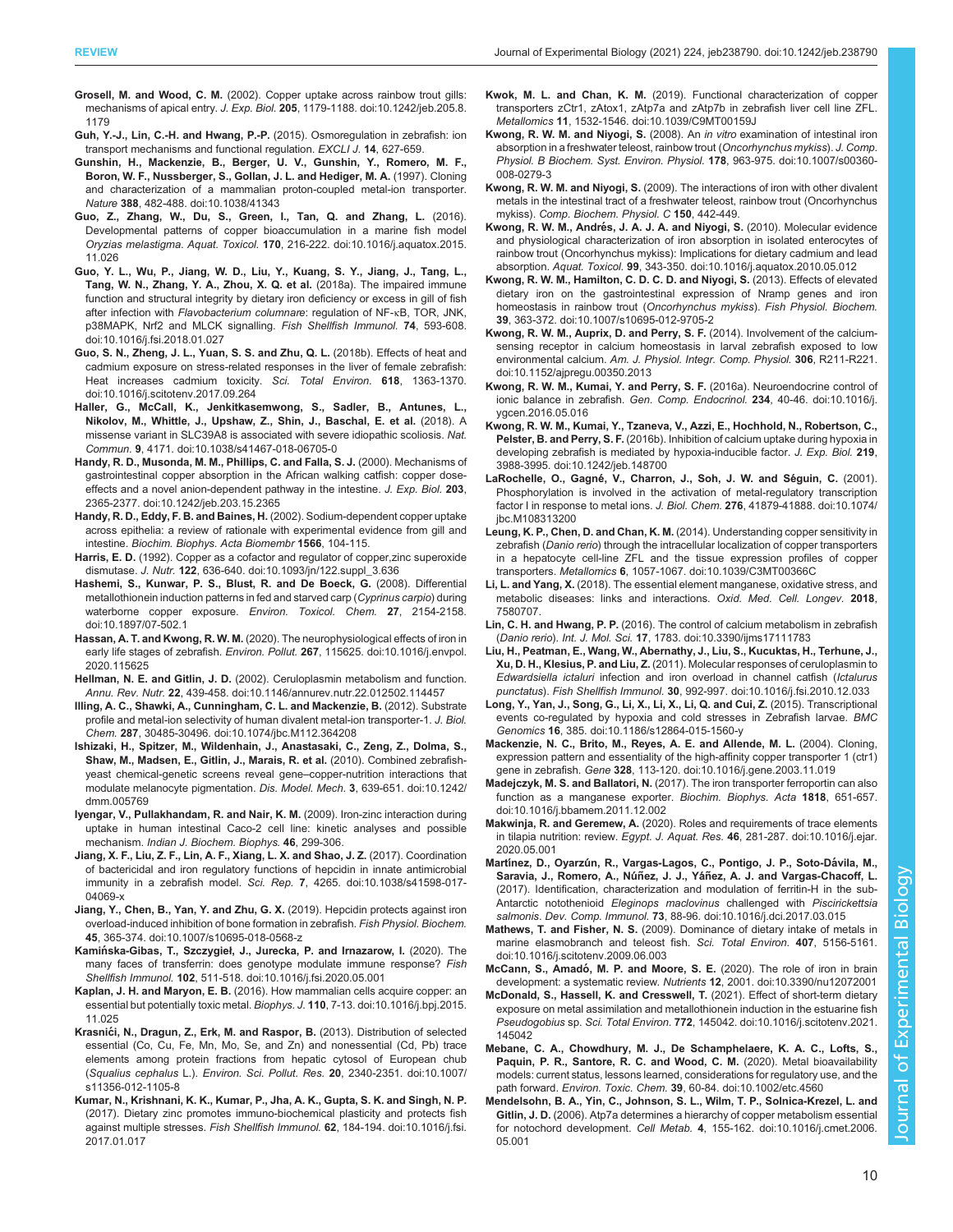- <span id="page-10-0"></span>[Mi, X., Li, Z., Yan, J., Li, Y., Zheng, J., Zhaung, Z., Yang, W., Gong, L. and Shi, J.](https://doi.org/10.1016/j.bbadis.2020.165842) [\(2020\). Activation of HIF-1 signaling ameliorates liver steatosis in zebrafish atp7b](https://doi.org/10.1016/j.bbadis.2020.165842) deficiency (Wilson's disease) models. [Biochim. Biophys. Acta Mol. Basis Dis.](https://doi.org/10.1016/j.bbadis.2020.165842) 1866[, 165842. doi:10.1016/j.bbadis.2020.165842](https://doi.org/10.1016/j.bbadis.2020.165842)
- [Moazenzadeh, K., Rajabi Islami, H., Zamini, A. and Soltani, M.](https://doi.org/10.1002/naaq.10145) (2020). Effect of [dietary inorganic copper on growth performance and some hematological indices](https://doi.org/10.1002/naaq.10145) [of Siberian sturgeon](https://doi.org/10.1002/naaq.10145) Acipenser baerii juveniles. N. Am. J. Aquac. 82, 200-207. [doi:10.1002/naaq.10145](https://doi.org/10.1002/naaq.10145)
- [Muraina, I. A., Maret, W., Bury, N. R. and Hogstrand, C.](https://doi.org/10.1016/j.bbrc.2020.05.131) (2020). Hatching gland [development and hatching in zebrafish embryos: a role for zinc and its](https://doi.org/10.1016/j.bbrc.2020.05.131) transporters Zip10 and Znt1a. [Biochem. Biophys. Res. Commun.](https://doi.org/10.1016/j.bbrc.2020.05.131) 528, 698-705. [doi:10.1016/j.bbrc.2020.05.131](https://doi.org/10.1016/j.bbrc.2020.05.131)
- [Nadella, S. R., Grosell, M. and Wood, C. M.](https://doi.org/10.1007/s00360-006-0142-3) (2007). Mechanisms of dietary Cu [uptake in freshwater rainbow trout: evidence for Na-assisted Cu transport and a](https://doi.org/10.1007/s00360-006-0142-3) specific metal carrier in the intestine. [J. Comp. Physiol. B Biochem. Syst. Environ.](https://doi.org/10.1007/s00360-006-0142-3) Physiol. 177[, 433-446. doi:10.1007/s00360-006-0142-3](https://doi.org/10.1007/s00360-006-0142-3)
- [Nadella, S. R., Hung, C. C. Y. and Wood, C. M.](https://doi.org/10.1007/s00360-010-0510-x) (2011). Mechanistic [characterization of gastric copper transport in rainbow trout.](https://doi.org/10.1007/s00360-010-0510-x) J. Comp. Physiol. B Biochem. Syst. Environ. Physiol. 181[, 27-41. doi:10.1007/s00360-010-0510-x](https://doi.org/10.1007/s00360-010-0510-x)
- [Nemeth, E., Tuttle, M. S., Powelson, J., Vaughn, M. D., Donovan, A.,](https://doi.org/10.1126/science.1104742) [Ward, D. M. V., Ganz, T. and Kaplan, J.](https://doi.org/10.1126/science.1104742) (2004). Hepcidin regulates cellular [iron efflux by binding to ferroportin and inducing its internalization.](https://doi.org/10.1126/science.1104742) Science (80-.). 306[, 2090-2093. doi:10.1126/science.1104742](https://doi.org/10.1126/science.1104742)
- [Neves, J. V., Wilson, J. M. and Rodrigues, P. N. S.](https://doi.org/10.1016/j.dci.2009.02.001) (2009). Transferrin and ferritin [response to bacterial infection: The role of the liver and brain in fish.](https://doi.org/10.1016/j.dci.2009.02.001) Dev. Comp. Immunol. 33[, 848-857. doi:10.1016/j.dci.2009.02.001](https://doi.org/10.1016/j.dci.2009.02.001)
- [Neves, J. V., Ramos, M. F., Moreira, A. C., Silva, T., Gomes, M. S. and](https://doi.org/10.1038/s41598-017-14933-5) Rodrigues, P. N. S. [\(2017\). Hamp1 but not Hamp2 regulates ferroportin in fish](https://doi.org/10.1038/s41598-017-14933-5) [with two functionally distinct hepcidin types.](https://doi.org/10.1038/s41598-017-14933-5) Sci. Rep. 7, 14793. doi:10.1038/ [s41598-017-14933-5](https://doi.org/10.1038/s41598-017-14933-5)
- Niyogi, S. and Wood, C. M. [\(2006\). Interaction between dietary calcium](https://doi.org/10.1016/j.cbpc.2005.12.007) [supplementation and chronic waterborne zinc exposure in juvenile rainbow](https://doi.org/10.1016/j.cbpc.2005.12.007) trout, Oncorhynchus mykiss. [Comp. Biochem. Physiol. C Toxicol. Pharmacol.](https://doi.org/10.1016/j.cbpc.2005.12.007) 143[, 94-102. doi:10.1016/j.cbpc.2005.12.007](https://doi.org/10.1016/j.cbpc.2005.12.007)
- [Ong, S. T., Shan Ho, J. Z., Ho, B. and Ding, J. L.](https://doi.org/10.1016/j.imbio.2006.02.004) (2006). Iron-withholding strategy in innate immunity. Immunobiology 211[, 295-314. doi:10.1016/j.imbio.2006.02.](https://doi.org/10.1016/j.imbio.2006.02.004)  $004$
- [Pan, T.-C., Liao, B.-K., Huang, C.-J., Lin, L.-Y. and Hwang, P.-P.](https://doi.org/10.1152/ajpregu.00816.2004) (2005). Epithelial  $Ca<sup>2+</sup>$  $Ca<sup>2+</sup>$  [channel](https://doi.org/10.1152/ajpregu.00816.2004) [expression](https://doi.org/10.1152/ajpregu.00816.2004) [and](https://doi.org/10.1152/ajpregu.00816.2004)  $Ca<sup>2+</sup>$  [uptake in developing zebrafish.](https://doi.org/10.1152/ajpregu.00816.2004) Am. J. Physiol. Integr. Comp. Physiol. 289[, R1202-R1211. doi:10.1152/ajpregu.00816.2004](https://doi.org/10.1152/ajpregu.00816.2004)
- Pantopoulos, K. [\(2004\). Iron metabolism and the IRE/IRP regulatory system: an](https://doi.org/10.1196/annals.1306.001) update. Ann. N. Y. Acad. Sci. 1012[, 1-13. doi:10.1196/annals.1306.001](https://doi.org/10.1196/annals.1306.001)
- Pelster, B. and Egg, M. [\(2018\). Hypoxia-inducible transcription factors in fish:](https://doi.org/10.1242/jeb.163709) [expression, function and interconnection with the circadian clock.](https://doi.org/10.1242/jeb.163709) J. Exp. Biol. 221[, 163709. doi:10.1242/jeb.163709](https://doi.org/10.1242/jeb.163709)
- Pilehvar, A., Town, R. M. and Blust, R. [\(2019\). The effect of thermal pre-incubation](https://doi.org/10.1016/j.aquatox.2019.105226) [and exposure on sensitivity of zebrafish \(](https://doi.org/10.1016/j.aquatox.2019.105226)Danio rerio) to copper and cadmium single and binary exposures. Aquat. Toxicol. 213[, 105226. doi:10.1016/j.aquatox.](https://doi.org/10.1016/j.aquatox.2019.105226) [2019.105226](https://doi.org/10.1016/j.aquatox.2019.105226)
- Pillet, M., Castaldo, G., Rodgers, E. M., Poleksić, V., Rašković, B., Bervoets, L., Blust, R. and De Boeck, G. [\(2021\). Physiological performance of common carp](https://doi.org/10.1016/j.cbpc.2020.108954) (Cyprinus carpio[, L., 1758\) exposed to a sublethal copper/zinc/cadmium mixture.](https://doi.org/10.1016/j.cbpc.2020.108954) [Comp. Biochem. Physiol. C Toxicol. Pharmacol.](https://doi.org/10.1016/j.cbpc.2020.108954) 242, 108954. doi:10.1016/j.cbpc. [2020.108954](https://doi.org/10.1016/j.cbpc.2020.108954)
- Pouil, S., Oberhä[nsli, F., Bustamante, P. and Metian, M.](https://doi.org/10.1007/s11356-017-8691-4) (2018). Investigations of [temperature and pH variations on metal trophic transfer in turbot \(](https://doi.org/10.1007/s11356-017-8691-4)Scophthalmus maximus). Environ. Sci. Pollut. Res. 25[, 11219-11225. doi:10.1007/s11356-017-](https://doi.org/10.1007/s11356-017-8691-4) [8691-4](https://doi.org/10.1007/s11356-017-8691-4)
- Prasad, A. S. [\(2008\). Zinc in human health: effect of zinc on immune cells.](https://doi.org/10.2119/2008-00033.Prasad) Mol. Med. 14[, 353. doi:10.2119/2008-00033.Prasad](https://doi.org/10.2119/2008-00033.Prasad)
- [Puar, P., Niyogi, S. and Kwong, R. W. M.](https://doi.org/10.1016/j.aquatox.2020.105524) (2020). Regulation of metal homeostasis [and zinc transporters in early-life stage zebrafish following sublethal waterborne](https://doi.org/10.1016/j.aquatox.2020.105524) zinc exposure. Aquat. Toxicol. 225[, 105524. doi:10.1016/j.aquatox.2020.105524](https://doi.org/10.1016/j.aquatox.2020.105524)
- [Puig, S., Ramos-Alonso, L., Romero, A. M. and Mart](https://doi.org/10.1039/C7MT00116A)ínez-Pastor, M. T. (2017). [The elemental role of iron in DNA synthesis and repair.](https://doi.org/10.1039/C7MT00116A) Metallomics 9, 1483-1500. [doi:10.1039/C7MT00116A](https://doi.org/10.1039/C7MT00116A)
- [Pyle, G. G., Kamunde, C. N., McDonald, D. G. and Wood, C. M.](https://doi.org/10.1242/jeb.00114) (2003). Dietary [sodium inhibits aqueous copper uptake in rainbow trout \(](https://doi.org/10.1242/jeb.00114)Oncorhynchus mykiss). J. Exp. Biol. 206[, 609-618. doi:10.1242/jeb.00114](https://doi.org/10.1242/jeb.00114)
- Qiu, A. and Hogstrand, C. [\(2004\). Functional characterisation and genomic](https://doi.org/10.1016/j.gene.2004.07.041) [analysis of an epithelial calcium channel \(ECaC\) from pufferfish,](https://doi.org/10.1016/j.gene.2004.07.041) Fugu rubripes. Gene 342[, 113-123. doi:10.1016/j.gene.2004.07.041](https://doi.org/10.1016/j.gene.2004.07.041)
- [Rae, T. D., Schmidt, P. J., Pufahl, R. A., Culotta, V. C. and O](https://doi.org/10.1126/science.284.5415.805)'Halloran, T. V. [\(1999\). Undetectable intracellular free copper: The requirement of a copper](https://doi.org/10.1126/science.284.5415.805) [chaperone for superoxide dismutase.](https://doi.org/10.1126/science.284.5415.805) Science 284, 805-808. doi:10.1126/ [science.284.5415.805](https://doi.org/10.1126/science.284.5415.805)
- Rejitha, V. and Peter, M. C. S. [\(2013\). Adrenaline and triiodothyronine modify the](https://doi.org/10.1016/j.ygcen.2012.11.008) [iron handling in the freshwater air-breathing fish](https://doi.org/10.1016/j.ygcen.2012.11.008) Anabas testudineus Bloch: role of [ferric reductase in iron acquisition.](https://doi.org/10.1016/j.ygcen.2012.11.008) Gen. Comp. Endocrinol. 181, 130-138. [doi:10.1016/j.ygcen.2012.11.008](https://doi.org/10.1016/j.ygcen.2012.11.008)
- Renassia, C. and Peyssonnaux, C. [\(2019\). New insights into the links between](https://doi.org/10.1097/MOH.0000000000000494) [hypoxia and iron homeostasis.](https://doi.org/10.1097/MOH.0000000000000494) Curr. Opin. Hematol. 26, 125-130. doi:10.1097/ [MOH.0000000000000494](https://doi.org/10.1097/MOH.0000000000000494)
- [Riggio, M., Filosa, S., Parisi, E. and Scudiero, R.](https://doi.org/10.1016/S1532-0456(03)00107-8) (2003). Changes in zinc, copper [and metallothionein contents during oocyte growth and early development of the](https://doi.org/10.1016/S1532-0456(03)00107-8) teleost Danio rerio (zebrafish). [Comp. Biochem. Physiol. C Toxicol. Pharmacol.](https://doi.org/10.1016/S1532-0456(03)00107-8) 135[, 191-196. doi:10.1016/S1532-0456\(03\)00107-8](https://doi.org/10.1016/S1532-0456(03)00107-8)
- [Rørvik, K. A., Dehli, A., Thomassen, M., Ruyter, B., Steien, S. H. and Salte, R.](https://doi.org/10.1046/j.1365-2761.2003.00482.x) [\(2003\). Synergistic effects of dietary iron and omega-3 fatty acid levels on survival](https://doi.org/10.1046/j.1365-2761.2003.00482.x) of farmed Atlantic salmon, Salmo salar [L., during natural outbreaks of furunculosis](https://doi.org/10.1046/j.1365-2761.2003.00482.x) and cold water vibriosis. J. Fish Dis. 26[, 477-485. doi:10.1046/j.1365-2761.2003.](https://doi.org/10.1046/j.1365-2761.2003.00482.x) [00482.x](https://doi.org/10.1046/j.1365-2761.2003.00482.x)
- [Sahoo, P. K., Das, S., Mahapatra, K. D., Saha, J. N., Baranski, M., Ødegård, J.](https://doi.org/10.1016/j.fsi.2013.02.020) and Robinson, N. [\(2013\). Characterization of the ceruloplasmin gene and its](https://doi.org/10.1016/j.fsi.2013.02.020) [potential role as an indirect marker for selection to](https://doi.org/10.1016/j.fsi.2013.02.020) Aeromonas hydrophila resistance in rohu, Labeo rohita. [Fish Shellfish Immunol.](https://doi.org/10.1016/j.fsi.2013.02.020) 34, 1325-1334. [doi:10.1016/j.fsi.2013.02.020](https://doi.org/10.1016/j.fsi.2013.02.020)
- [Scudiero, R., Trinchella, F., Riggio, M. and Parisi, E.](https://doi.org/10.1016/j.gene.2007.03.003) (2007). Structure and [expression of genes involved in transport and storage of iron in red-blooded and](https://doi.org/10.1016/j.gene.2007.03.003) [hemoglobin-less Antarctic notothenioids.](https://doi.org/10.1016/j.gene.2007.03.003) Gene 397, 1-11. doi:10.1016/j.gene. [2007.03.003](https://doi.org/10.1016/j.gene.2007.03.003)
- [Seo, Y. A. and Wessling-Resnick, M.](https://doi.org/10.1096/fj.14-262592) (2015). Ferroportin deficiency impairs [manganese metabolism in flatiron mice.](https://doi.org/10.1096/fj.14-262592) FASEB J. 29, 2726-2733. doi:10.1096/fj. [14-262592](https://doi.org/10.1096/fj.14-262592)
- [Shaw, G. C., Cope, J. J., Li, L., Corson, K., Hersey, C., Ackermann, G. E.,](https://doi.org/10.1038/nature04512) [Gwynn, B., Lambert, A. J., Wingert, R. A., Traver, D. et al.](https://doi.org/10.1038/nature04512) (2006). Mitoferrin is [essential for erythroid iron assimilation.](https://doi.org/10.1038/nature04512) Nature 440, 96-100. doi:10.1038/ [nature04512](https://doi.org/10.1038/nature04512)
- Shawki, A. and Mackenzie, B. [\(2010\). Interaction of calcium with the human](https://doi.org/10.1016/j.bbrc.2010.02.025) divalent metal-ion transporter-1. [Biochem. Biophys. Res. Commun.](https://doi.org/10.1016/j.bbrc.2010.02.025) 393, 471-475. [doi:10.1016/j.bbrc.2010.02.025](https://doi.org/10.1016/j.bbrc.2010.02.025)
- [Shawki, A., Anthony, S. R., Nose, Y., Engevik, M. A., Niespodzany, E. J.,](https://doi.org/10.1152/ajpgi.00160.2015) Barrientos, T., Ö[hrvik, H., Worrell, R. T., Thiele, D. J. and Mackenzie, B.](https://doi.org/10.1152/ajpgi.00160.2015) [\(2015\). Intestinal DMT1 is critical for iron absorption in the mouse but is not](https://doi.org/10.1152/ajpgi.00160.2015) [required for the absorption of copper or manganese.](https://doi.org/10.1152/ajpgi.00160.2015) Am. J. Physiol. Gastrointest. Liver Physiol. 309[, G635-G647. doi:10.1152/ajpgi.00160.2015](https://doi.org/10.1152/ajpgi.00160.2015)
- Shi, J. and Camus, A. C. [\(2006\). Hepcidins in amphibians and fishes: antimicrobial](https://doi.org/10.1016/j.dci.2005.10.009) [peptides or iron-regulatory hormones?](https://doi.org/10.1016/j.dci.2005.10.009) Dev. Comp. Immunol. 30, 746-755. [doi:10.1016/j.dci.2005.10.009](https://doi.org/10.1016/j.dci.2005.10.009)
- [Shike, H., Lauth, X., Westerman, M. E., Ostland, V. E., Carlberg, J. M., Van](https://doi.org/10.1046/j.1432-1033.2002.02881.x) [Olst, J. C., Shimizu, C., Bulet, P. and Burns, J. C.](https://doi.org/10.1046/j.1432-1033.2002.02881.x) (2002). Bass hepcidin is a [novel antimicrobial peptide induced by bacterial challenge.](https://doi.org/10.1046/j.1432-1033.2002.02881.x) Eur. J. Biochem. 269, [2232-2237. doi:10.1046/j.1432-1033.2002.02881.x](https://doi.org/10.1046/j.1432-1033.2002.02881.x)
- [Smirnova, I. V., Bittel, D. C., Ravindra, R., Jiang, H. and Andrews, G. K.](https://doi.org/10.1074/jbc.275.13.9377) (2000). [Zinc and cadmium can promote rapid nuclear translocation of metal response](https://doi.org/10.1074/jbc.275.13.9377) [element-binding transcription factor-1.](https://doi.org/10.1074/jbc.275.13.9377) J. Biol. Chem. 275, 9377-9384. [doi:10.1074/jbc.275.13.9377](https://doi.org/10.1074/jbc.275.13.9377)
- [Soma, S., Latimer, A. J., Chun, H., Vicary, A. C., Timbalia, S. A., Boulet, A.,](https://doi.org/10.1073/pnas.1806296115) [Rahn, J. J., Chan, S. S. L., Leary, S. C., Kim, B. E. et al.](https://doi.org/10.1073/pnas.1806296115) (2018). Elesclomol [restores mitochondrial function in genetic models of copper deficiency.](https://doi.org/10.1073/pnas.1806296115) Proc. Natl. Acad. Sci. USA 115[, 8161-8166. doi:10.1073/pnas.1806296115](https://doi.org/10.1073/pnas.1806296115)
- [Song, Z. X., Jiang, W. D., Liu, Y., Wu, P., Jiang, J., Zhou, X. Q., Kuang, S. Y.,](https://doi.org/10.1016/j.fsi.2017.05.048) [Tang, L., Tang, W. N., Zhang, Y. A. et al.](https://doi.org/10.1016/j.fsi.2017.05.048) (2017). Dietary zinc deficiency reduced [growth performance, intestinal immune and physical barrier functions related to](https://doi.org/10.1016/j.fsi.2017.05.048) NF-κ[B, TOR, Nrf2, JNK and MLCK signaling pathway of young grass carp](https://doi.org/10.1016/j.fsi.2017.05.048) ([Ctenopharyngodon idella](https://doi.org/10.1016/j.fsi.2017.05.048)). Fish Shellfish Immunol. 66, 497-523. doi:10.1016/j. [fsi.2017.05.048](https://doi.org/10.1016/j.fsi.2017.05.048)
- [Stevenson, M. J., Uyeda, K. S., Harder, N. H. O. and Heffern, M. C.](https://doi.org/10.1039/C8MT00221E) (2019). Metal[dependent hormone function: The emerging interdisciplinary field of](https://doi.org/10.1039/C8MT00221E) metalloendocrinology. Metallomics 11[, 85-110. doi:10.1039/C8MT00221E](https://doi.org/10.1039/C8MT00221E)
- [Sundh, H., Kvamme, B. O., Fridell, F., Olsen, R. E., Ellis, T., Taranger, G. L. and](https://doi.org/10.1186/1472-6793-10-22) Sundell, K. [\(2010\). Intestinal barrier function of Atlantic salmon \(](https://doi.org/10.1186/1472-6793-10-22)Salmo salar L.) [post smolts is reduced by common sea cage environments and suggested as a](https://doi.org/10.1186/1472-6793-10-22) [possible physiological welfare indicator.](https://doi.org/10.1186/1472-6793-10-22) BMC Physiol. 10, 1-13. doi:10.1186/ [1472-6793-10-22](https://doi.org/10.1186/1472-6793-10-22)
- Tapia, L., González-Agü[ero, M., Cisternas, M. F., Suazo, M., Cambiazo, V.,](https://doi.org/10.1042/bj20031174) Uauy, R. and González, M. [\(2004\). Metallothionein is crucial for safe intracellular](https://doi.org/10.1042/bj20031174) [copper storage and cell survival at normal and supra-physiological exposure](https://doi.org/10.1042/bj20031174) levels. Biochem. J. 378[, 617-624. doi:10.1042/bj20031174](https://doi.org/10.1042/bj20031174)
- Tarifeñ [o-Saldivia, E., Aguilar, A., Contreras, D., Mercado, L., Morales](https://doi.org/10.3389/fimmu.2018.01296)Lange, B., Márquez, K., Henrí[quez, A., Riquelme-Vidal, C. and Boltana, S.](https://doi.org/10.3389/fimmu.2018.01296) [\(2018\). Iron overload is associated with oxidative stress and nutritional immunity](https://doi.org/10.3389/fimmu.2018.01296) during viral infection in fish. Front. Immunol. 9[, 1296. doi:10.3389/fimmu.2018.](https://doi.org/10.3389/fimmu.2018.01296) [01296](https://doi.org/10.3389/fimmu.2018.01296)
- [Tellis, M. S., Alsop, D. and Wood, C. M.](https://doi.org/10.1016/j.cbpc.2011.09.008) (2012). Effects of copper on the acute [cortisol response and associated physiology in rainbow trout.](https://doi.org/10.1016/j.cbpc.2011.09.008) Comp. Biochem. Physiol. C Toxicol. Pharmacol. 155[, 281-289. doi:10.1016/j.cbpc.2011.09.008](https://doi.org/10.1016/j.cbpc.2011.09.008)
- [Tennant, J., Stansfield, M., Yamaji, S., Srai, S. and Sharp, P.](https://doi.org/10.1016/S0014-5793(02)03253-2) (2002). Effects of [copper on the expression of metal transporters in human intestinal Caco-2 cells.](https://doi.org/10.1016/S0014-5793(02)03253-2) FEBS Lett. 527[, 239-244. doi:10.1016/S0014-5793\(02\)03253-2](https://doi.org/10.1016/S0014-5793(02)03253-2)